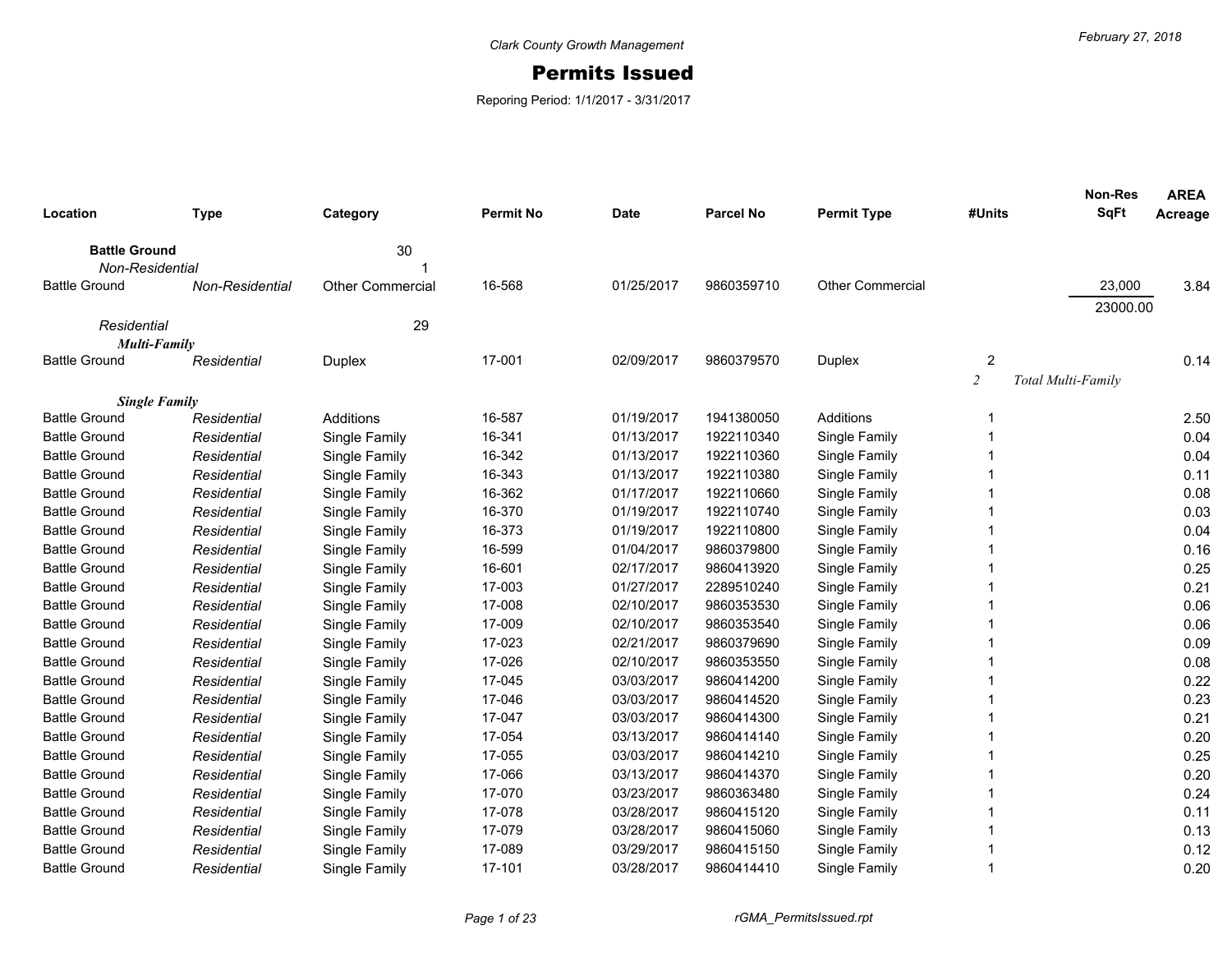| Location                            | <b>Type</b> | Category      | <b>Permit No</b> | <b>Date</b> | <b>Parcel No</b> | <b>Permit Type</b>             | #Units                  | Non-Res<br><b>SqFt</b> | <b>AREA</b><br>Acreage |
|-------------------------------------|-------------|---------------|------------------|-------------|------------------|--------------------------------|-------------------------|------------------------|------------------------|
| <b>Battle Ground</b><br>Residential |             | 30<br>29      |                  |             |                  |                                |                         |                        |                        |
| <b>Single Family</b>                |             |               |                  |             |                  |                                |                         |                        |                        |
| <b>Battle Ground</b>                | Residential | Single Family | 17-103           | 03/28/2017  | 9860414420       | Single Family                  |                         |                        | 0.20                   |
| <b>Battle Ground</b>                | Residential | Single Family | $17 - 27$        | 02/13/2017  | 2290002940       | Single Family                  |                         |                        | 0.14                   |
| <b>Battle Ground</b>                | Residential | Single Family | 17-98            | 03/28/2017  | 9860413970       | Single Family                  |                         |                        | 0.28                   |
|                                     |             |               |                  |             |                  |                                | 28                      | Total Single Family    |                        |
|                                     |             |               |                  |             |                  | <b>Battle Ground Sub Total</b> | 30                      | 23,000                 |                        |
| <b>Battle Ground UGA</b>            |             | 3             |                  |             |                  |                                |                         |                        |                        |
| Residential                         |             | 3             |                  |             |                  |                                |                         |                        |                        |
| <b>Single Family</b>                |             |               |                  |             |                  |                                |                         |                        |                        |
| <b>Battle Ground UGA</b>            | Residential | Single Family | SFR2015-00560    | 03/09/2017  | 1938290220       | Single Family                  |                         |                        | 0.37                   |
| <b>Battle Ground UGA</b>            | Residential | Single Family | SFR2016-01315    | 03/09/2017  | 1940880000       | Single Family                  |                         |                        | 0.38                   |
| <b>Battle Ground UGA</b>            | Residential | Single Family | SFR2017-00014    | 03/09/2017  | 1941880000       | Single Family                  |                         |                        | 2.50                   |
|                                     |             |               |                  |             |                  |                                | $\overline{\mathbf{3}}$ | Total Single Family    |                        |
|                                     |             |               |                  |             |                  | Battle Ground UGA Sub Total    | 3                       | 0                      |                        |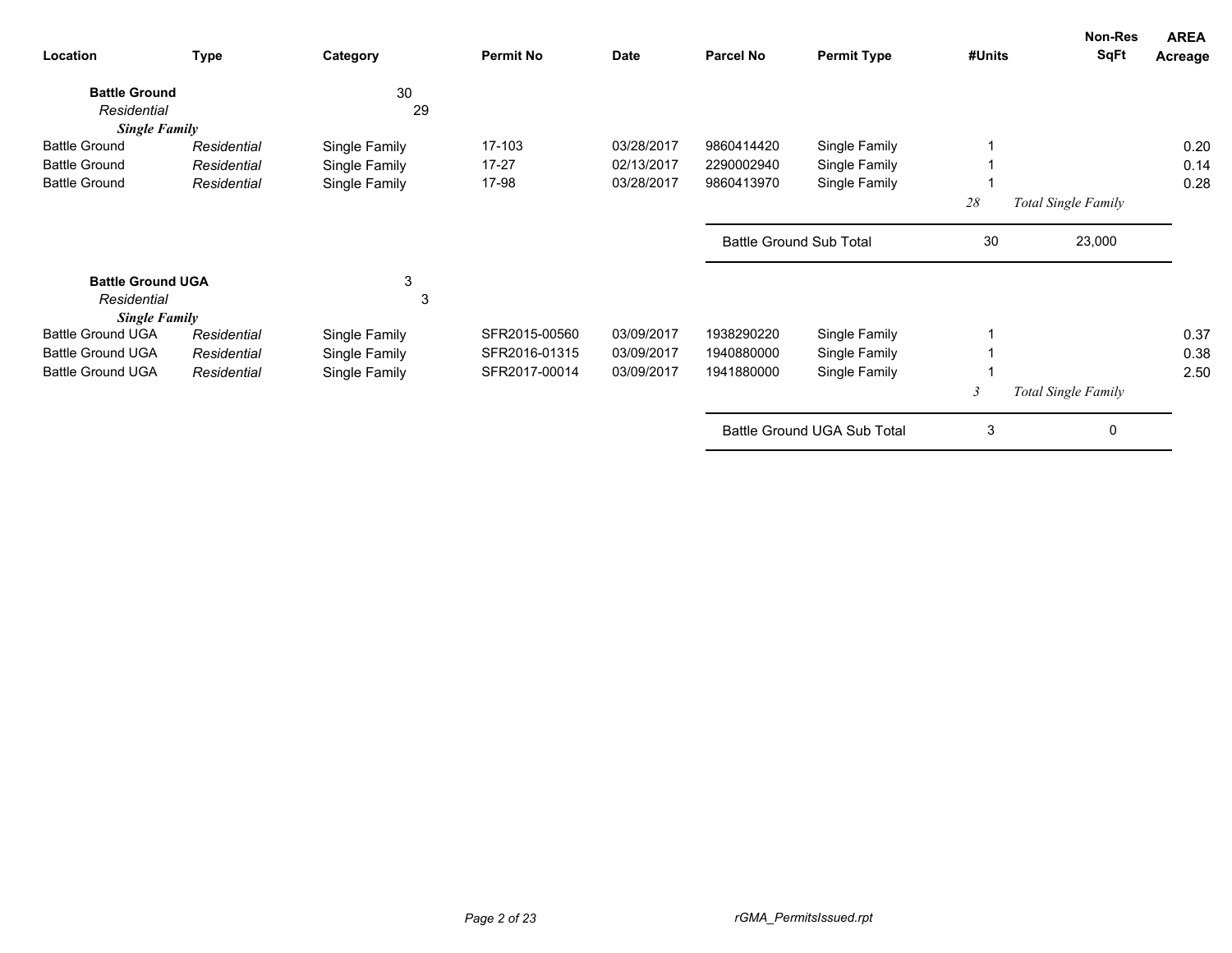|             |                      |               |                  |             |                  |                    |        | Non-Res     | <b>AREA</b>    |
|-------------|----------------------|---------------|------------------|-------------|------------------|--------------------|--------|-------------|----------------|
| Location    | <b>Type</b>          | Category      | <b>Permit No</b> | <b>Date</b> | <b>Parcel No</b> | <b>Permit Type</b> | #Units | <b>SqFt</b> | <b>Acreage</b> |
| Camas       |                      | 41            |                  |             |                  |                    |        |             |                |
| Residential |                      | 41            |                  |             |                  |                    |        |             |                |
|             | <b>Single Family</b> |               |                  |             |                  |                    |        |             |                |
| Camas       | Residential          | Single Family | 16-00991         | 01/04/2017  | 9860391210       | Single Family      |        |             | 0.13           |
| Camas       | Residential          | Single Family | 16-01002         | 01/03/2017  | 1781180160       | Single Family      |        |             | 0.19           |
| Camas       | Residential          | Single Family | 17-00009         | 01/05/2017  | 9860360690       | Single Family      |        |             | 0.14           |
| Camas       | Residential          | Single Family | 17-00035         | 01/24/2017  | 0847450400       | Single Family      |        |             | 0.24           |
| Camas       | Residential          | Single Family | 17-00040         | 01/25/2017  | 9860391160       | Single Family      |        |             | 0.12           |
| Camas       | Residential          | Single Family | 17-00041         | 01/25/2017  | 9860391190       | Single Family      |        |             | 0.13           |
| Camas       | Residential          | Single Family | 17-00042         | 01/25/2017  | 9860391150       | Single Family      |        |             | 0.11           |
| Camas       | Residential          | Single Family | 17-00048         | 01/25/2017  | 1781180150       | Single Family      |        |             | 0.12           |
| Camas       | Residential          | Single Family | 17-00068         | 02/01/2017  | 9860390550       | Single Family      |        |             | 0.21           |
| Camas       | Residential          | Single Family | 17-00075         | 02/06/2017  | 9860403890       | Single Family      |        |             | 0.20           |
| Camas       | Residential          | Single Family | 17-00077         | 02/08/2017  | 9860390680       | Single Family      |        |             | 0.17           |
| Camas       | Residential          | Single Family | 17-00087         | 02/10/2017  | 1781180080       | Single Family      |        |             | 0.13           |
| Camas       | Residential          | Single Family | 17-00088         | 02/10/2017  | 1781180170       | Single Family      |        |             | 0.17           |
| Camas       | Residential          | Single Family | 17-00091         | 02/14/2017  | 9860403880       | Single Family      |        |             | 0.18           |
| Camas       | Residential          | Single Family | 17-00097         | 02/16/2017  | 9860403850       | Single Family      |        |             | 0.14           |
| Camas       | Residential          | Single Family | 17-00118         | 02/23/2017  | 9860390800       | Single Family      |        |             | 0.17           |
| Camas       | Residential          | Single Family | 17-00122         | 02/24/2017  | 1781180140       | Single Family      |        |             | 0.13           |
| Camas       | Residential          | Single Family | 17-00123         | 02/27/2017  | 9860402800       | Single Family      |        |             | 0.06           |
| Camas       | Residential          | Single Family | 17-00124         | 02/27/2017  | 9860402810       | Single Family      |        |             | 0.05           |
| Camas       | Residential          | Single Family | 17-00125         | 02/27/2017  | 9860402820       | Single Family      |        |             | 0.05           |
| Camas       | Residential          | Single Family | 17-00126         | 02/27/2017  | 9860402830       | Single Family      |        |             | 0.06           |
| Camas       | Residential          | Single Family | 17-00127         | 02/27/2017  | 9860402840       | Single Family      |        |             | 0.06           |
| Camas       | Residential          | Single Family | 17-00128         | 02/27/2017  | 9860402850       | Single Family      |        |             | 0.05           |
| Camas       | Residential          | Single Family | 17-00129         | 02/27/2017  | 9860402860       | Single Family      |        |             | 0.05           |
| Camas       | Residential          | Single Family | 17-00131         | 02/27/2017  | 9860402870       | Single Family      |        |             | 0.06           |
| Camas       | Residential          | Single Family | 17-00132         | 02/27/2017  | 9860402920       | Single Family      |        |             | 0.06           |
| Camas       | Residential          | Single Family | 17-00133         | 02/27/2017  | 9860402930       | Single Family      |        |             | 0.05           |
| Camas       | Residential          | Single Family | 17-00134         | 02/27/2017  | 9860402940       | Single Family      |        |             | 0.05           |
| Camas       | Residential          | Single Family | 17-00135         | 02/27/2017  | 9860402950       | Single Family      |        |             | 0.06           |
| Camas       | Residential          | Single Family | 17-00139         | 02/28/2017  | 9860356310       | Single Family      |        |             | 0.18           |
| Camas       | Residential          | Single Family | 17-00150         | 03/06/2017  | 9860356440       | Single Family      |        |             | 0.27           |
| Camas       | Residential          | Single Family | 17-00157         | 03/09/2017  | 9860390670       | Single Family      |        |             | 0.18           |
| Camas       | Residential          | Single Family | 17-00182         | 03/22/2017  | 9860384350       | Single Family      |        |             | 0.17           |
| Camas       | Residential          | Single Family | 17-00183         | 03/22/2017  | 9860384370       | Single Family      |        |             | 0.17           |
| Camas       | Residential          | Single Family | 17-00184         | 03/22/2017  | 9860384360       | Single Family      |        |             | 0.17           |
| Camas       | Residential          | Single Family | 17-00185         | 03/23/2017  | 9860390350       | Single Family      |        |             | 0.19           |
| Camas       | Residential          | Single Family | 17-00187         | 03/23/2017  | 9860395370       | Single Family      |        |             | 0.09           |
| Camas       | Residential          | Single Family | 17-00188         | 03/23/2017  | 9860395330       | Single Family      |        |             | 0.09           |
| Camas       | Residential          | Single Family | 17-00189         | 03/23/2017  | 9860390940       | Single Family      |        |             | 0.11           |
| Camas       | Residential          | Single Family | 17-00193         | 03/28/2017  | 9860390760       | Single Family      |        |             | 0.18           |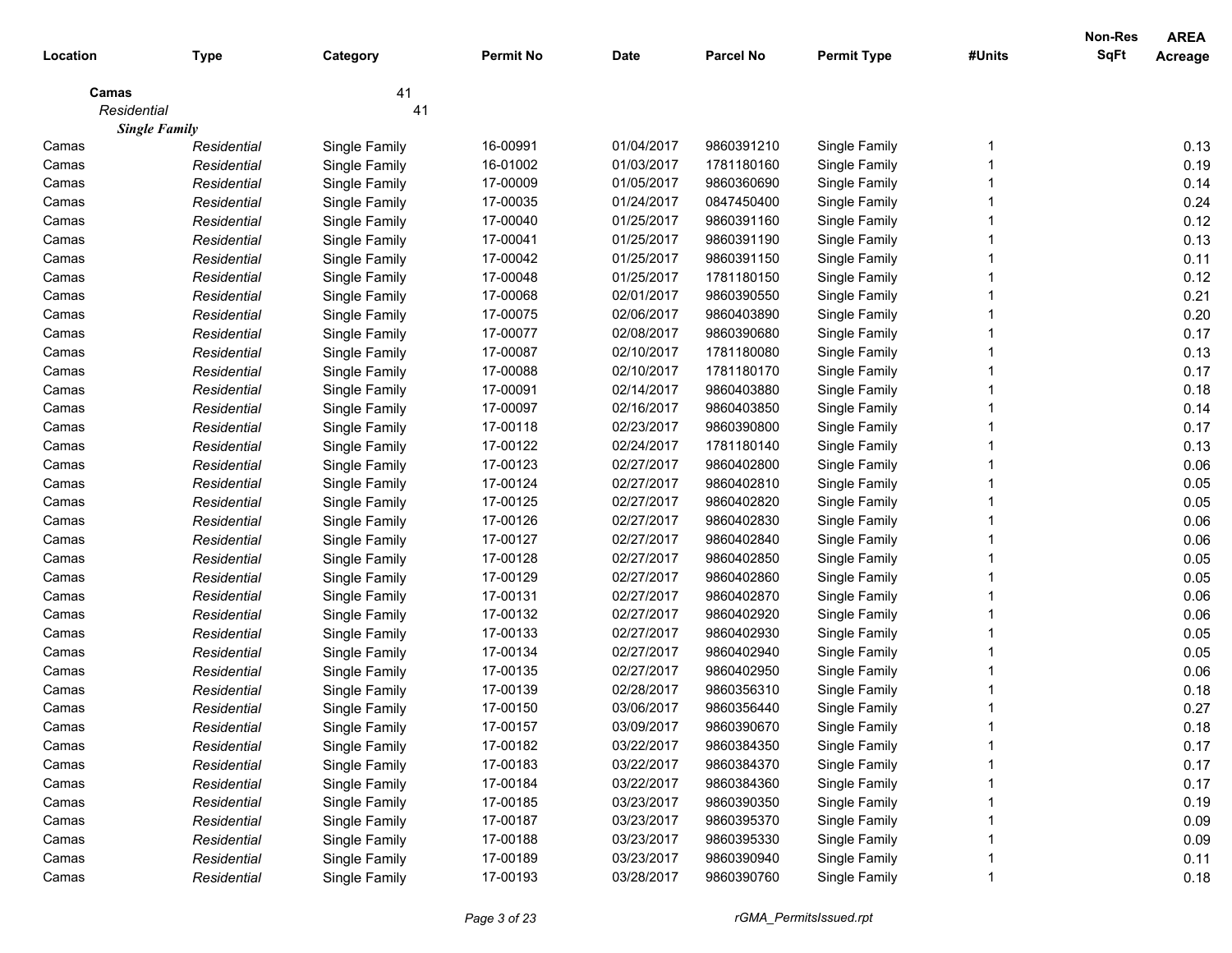| Location             | <b>Type</b>          | Category      | <b>Permit No</b> | Date       | <b>Parcel No</b> | <b>Permit Type</b> | #Units | <b>Non-Res</b><br><b>SqFt</b> | <b>AREA</b><br>Acreage |
|----------------------|----------------------|---------------|------------------|------------|------------------|--------------------|--------|-------------------------------|------------------------|
| Camas<br>Residential | <b>Single Family</b> | 41<br>41      |                  |            |                  |                    |        |                               |                        |
| Camas                | Residential          | Single Family | 17-00194         | 03/28/2017 | 9860390490       | Single Family      | 41     | <b>Total Single Family</b>    | 0.18                   |
|                      |                      |               |                  |            | Camas Sub Total  |                    | 41     | 0                             |                        |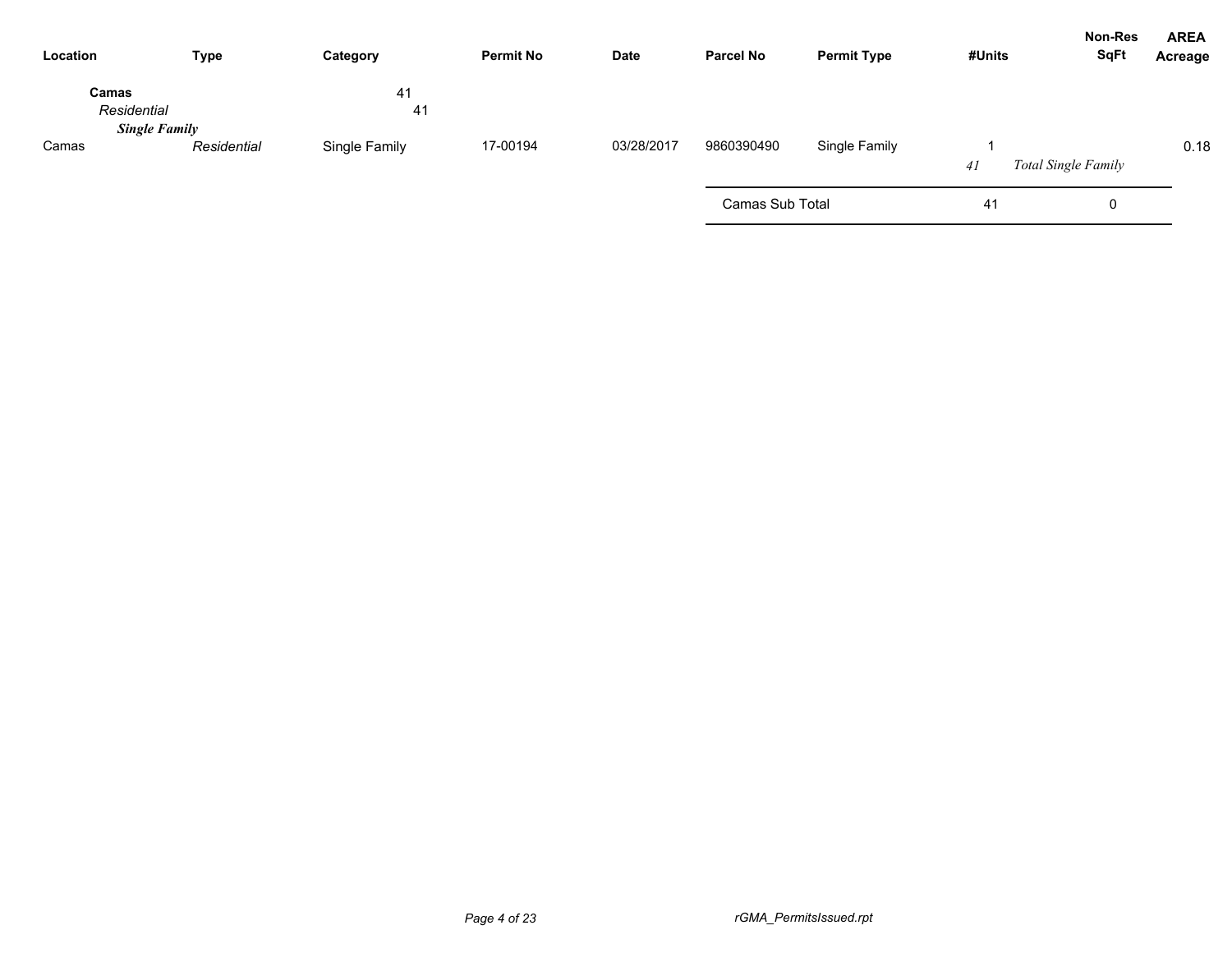| Location                 | <b>Type</b>          | Category      | <b>Permit No</b> | Date       | <b>Parcel No</b>    | <b>Permit Type</b> | #Units | Non-Res<br><b>SqFt</b>     | <b>AREA</b><br>Acreage |
|--------------------------|----------------------|---------------|------------------|------------|---------------------|--------------------|--------|----------------------------|------------------------|
| La Center<br>Residential |                      | C<br>∠        |                  |            |                     |                    |        |                            |                        |
|                          | <b>Single Family</b> |               |                  |            |                     |                    |        |                            |                        |
| La Center                | Residential          | Single Family | RN17-0001        | 02/13/2017 | 2588941060          | Single Family      |        |                            | 0.17                   |
| La Center                | Residential          | Single Family | RN17-0002        | 02/23/2017 | 9860402650          | Single Family      |        |                            | 0.17                   |
|                          |                      |               |                  |            |                     |                    |        | <b>Total Single Family</b> |                        |
|                          |                      |               |                  |            | La Center Sub Total |                    | ∠      | 0                          |                        |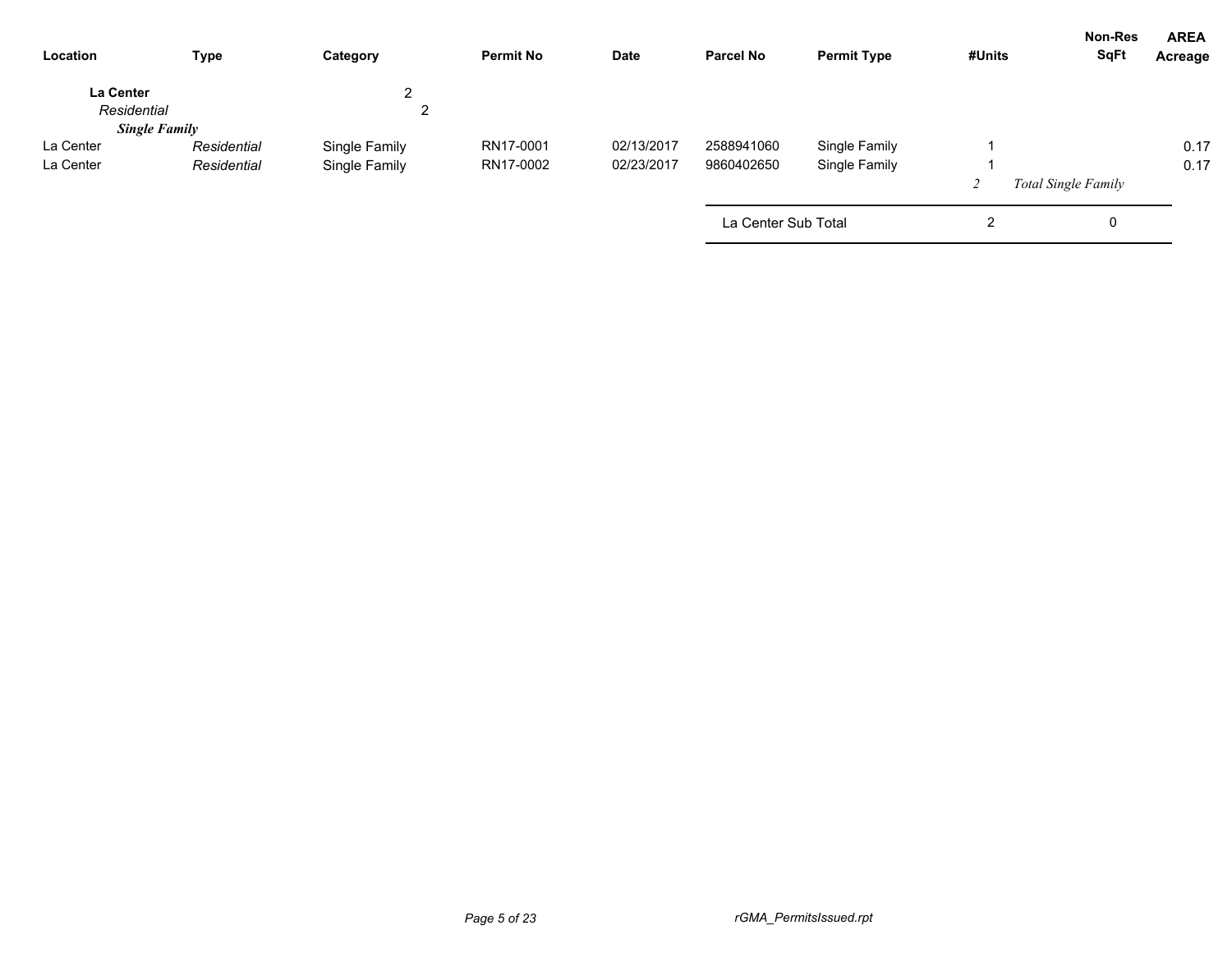|            |                      |               |                  |             |                  |                    |        | <b>Non-Res</b>     | <b>AREA</b> |
|------------|----------------------|---------------|------------------|-------------|------------------|--------------------|--------|--------------------|-------------|
| Location   | <b>Type</b>          | Category      | <b>Permit No</b> | <b>Date</b> | <b>Parcel No</b> | <b>Permit Type</b> | #Units | <b>SqFt</b>        | Acreage     |
|            | Ridgefield           | 70            |                  |             |                  |                    |        |                    |             |
|            | Residential          | 70            |                  |             |                  |                    |        |                    |             |
|            | Multi-Family         |               |                  |             |                  |                    |        |                    |             |
| Ridgefield | Residential          | Multi-Family  | BLD-16-0342      | 02/10/2017  | 9860368490       | Multi-Family       |        |                    | 0.03        |
| Ridgefield | Residential          | Multi-Family  | BLD-16-0343      | 02/10/2017  | 9860368500       | Multi-Family       |        |                    | 0.03        |
| Ridgefield | Residential          | Multi-Family  | BLD-16-0344      | 02/10/2017  | 9860368510       | Multi-Family       |        |                    | 0.04        |
| Ridgefield | Residential          | Multi-Family  | BLD-16-0345      | 02/10/2017  | 9860368480       | Multi-Family       |        |                    | 0.03        |
| Ridgefield | Residential          | Multi-Family  | BLD-16-0346      | 02/10/2017  | 9860368470       | Multi-Family       |        |                    | 0.04        |
|            |                      |               |                  |             |                  |                    | 5      | Total Multi-Family |             |
|            | <b>Single Family</b> |               |                  |             |                  |                    |        |                    |             |
| Ridgefield | Residential          | Single Family | BLD-16-0187      | 01/24/2017  | 9860382300       | Single Family      |        |                    | 0.23        |
| Ridgefield | Residential          | Single Family | BLD-16-0188      | 02/17/2017  | 9860382040       | Single Family      |        |                    | 0.18        |
| Ridgefield | Residential          | Single Family | BLD-16-0189      | 01/24/2017  | 9860382330       | Single Family      |        |                    | 0.24        |
| Ridgefield | Residential          | Single Family | BLD-16-0191      | 01/24/2017  | 9860382310       | Single Family      |        |                    | 0.17        |
| Ridgefield | Residential          | Single Family | BLD-16-0200      | 01/24/2017  | 9860382350       | Single Family      |        |                    | 0.18        |
| Ridgefield | Residential          | Single Family | BLD-16-0201      | 01/24/2017  | 9860382360       | Single Family      |        |                    | 0.17        |
| Ridgefield | Residential          | Single Family | BLD-16-0213      | 02/09/2017  | 9860382380       | Single Family      |        |                    | 0.17        |
| Ridgefield | Residential          | Single Family | BLD-16-0215      | 02/22/2017  | 9860382390       | Single Family      |        |                    | 0.17        |
| Ridgefield | Residential          | Single Family | BLD-16-0217      | 02/17/2017  | 9860382530       | Single Family      |        |                    | 0.20        |
| Ridgefield | Residential          | Single Family | BLD-16-0218      | 02/17/2017  | 9860382370       | Single Family      |        |                    | 0.19        |
| Ridgefield | Residential          | Single Family | BLD-16-0316      | 01/18/2017  | 0683181620       | Single Family      |        |                    | 0.15        |
| Ridgefield | Residential          | Single Family | BLD-16-0317      | 02/03/2017  | 0683182740       | Single Family      |        |                    | 0.16        |
| Ridgefield | Residential          | Single Family | BLD-16-0318      | 01/19/2017  | 9860407240       | Single Family      |        |                    | 0.14        |
| Ridgefield | Residential          | Single Family | BLD-16-0319      | 01/19/2017  | 9860407250       | Single Family      |        |                    | 0.15        |
| Ridgefield | Residential          | Single Family | BLD-16-0320      | 01/19/2017  | 9860407260       | Single Family      |        |                    | 0.15        |
| Ridgefield | Residential          | Single Family | BLD-16-0321      | 01/19/2017  | 9860407270       | Single Family      |        |                    | 0.15        |
| Ridgefield | Residential          | Single Family | BLD-16-0327      | 01/19/2017  | 9860407300       | Single Family      |        |                    | 0.15        |
| Ridgefield | Residential          | Single Family | BLD-16-0328      | 01/19/2017  | 9860407280       | Single Family      |        |                    | 0.14        |
| Ridgefield | Residential          | Single Family | BLD-16-0329      | 01/19/2017  | 9860407290       | Single Family      |        |                    | 0.14        |
| Ridgefield | Residential          | Single Family | BLD-16-0336      | 01/04/2017  | 2137070000       | Single Family      |        |                    | 6.91        |
| Ridgefield | Residential          | Single Family | BLD-16-0337      | 01/04/2017  | 2137070000       | Single Family      |        |                    | 6.91        |
| Ridgefield | Residential          | Single Family | BLD-16-0338      | 01/04/2017  | 2137070000       | Single Family      |        |                    | 6.91        |
| Ridgefield | Residential          | Single Family | BLD-16-0339      | 01/24/2017  | 2137070000       | Single Family      |        |                    | 6.91        |
| Ridgefield | Residential          | Single Family | BLD-16-0340      | 01/24/2017  | 2137070000       | Single Family      |        |                    | 6.91        |
| Ridgefield | Residential          | Single Family | BLD-16-0341      | 01/19/2017  | 2137070000       | Single Family      |        |                    | 6.91        |
| Ridgefield | Residential          | Single Family | BLD-16-0347      | 02/22/2017  | 2137070000       | Single Family      |        |                    | 6.91        |
| Ridgefield | Residential          | Single Family | BLD-16-0348      | 02/22/2017  | 2137070000       | Single Family      |        |                    | 6.91        |
| Ridgefield | Residential          | Single Family | BLD-16-0349      | 02/09/2017  | 2137070000       | Single Family      |        |                    | 6.91        |
| Ridgefield | Residential          | Single Family | BLD-16-0350      | 02/09/2017  | 2137070000       | Single Family      |        |                    | 6.91        |
| Ridgefield | Residential          | Single Family | BLD-16-0351      | 02/28/2017  | 2137070000       | Single Family      |        |                    | 6.91        |
| Ridgefield | Residential          | Single Family | BLD-16-0352      | 02/28/2017  | 2137070000       | Single Family      |        |                    | 6.91        |
| Ridgefield | Residential          | Single Family | BLD-17-0001      | 01/17/2017  | 0683182180       | Single Family      |        |                    | 0.14        |
| Ridgefield | Residential          | Single Family | BLD-17-0002      | 03/17/2017  | 2137070000       | Single Family      |        |                    | 6.91        |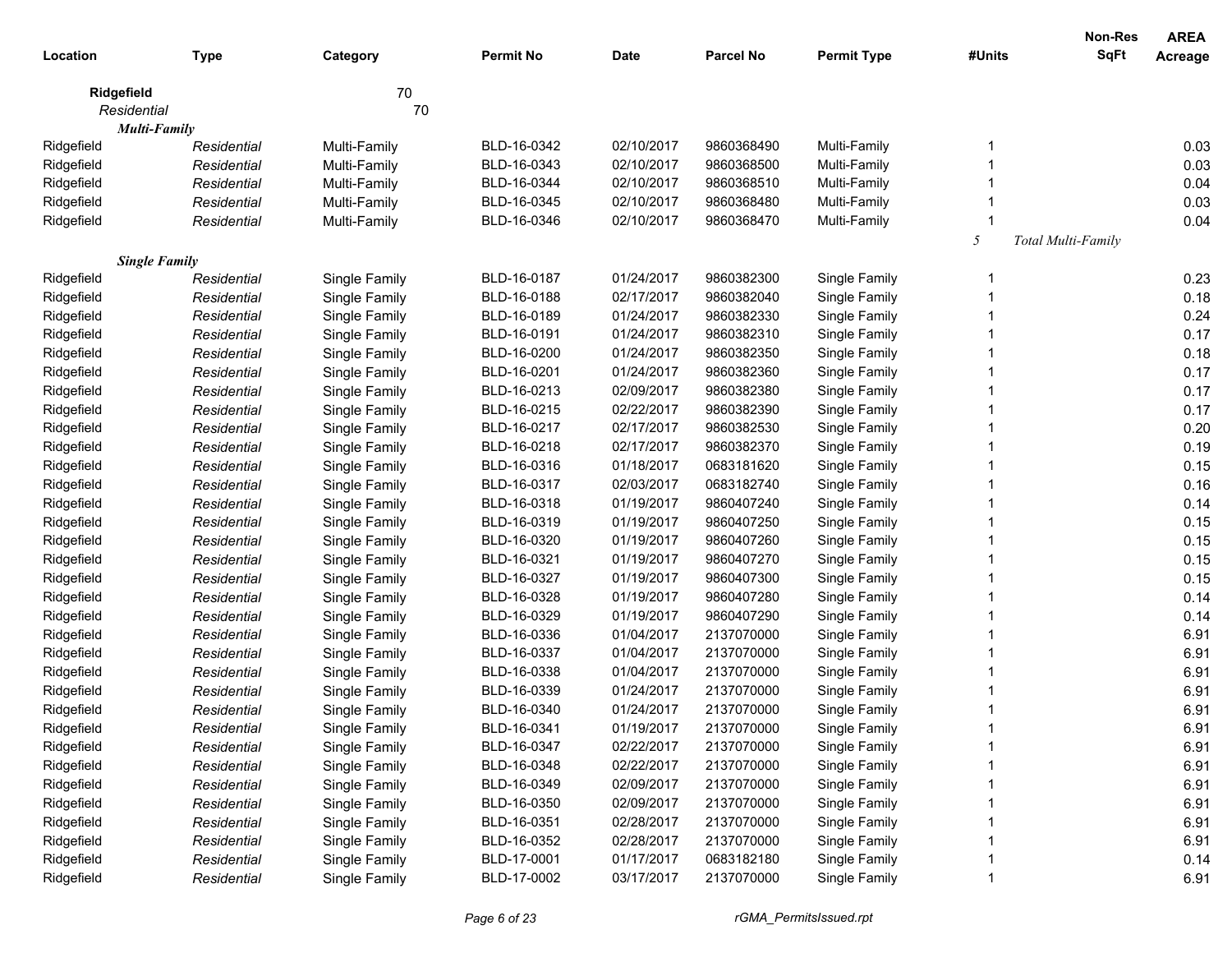|                       |             |               |                  |             |                      |                    |        | <b>Non-Res</b>             | <b>AREA</b> |
|-----------------------|-------------|---------------|------------------|-------------|----------------------|--------------------|--------|----------------------------|-------------|
| Location              | <b>Type</b> | Category      | <b>Permit No</b> | <b>Date</b> | <b>Parcel No</b>     | <b>Permit Type</b> | #Units | <b>SqFt</b>                | Acreage     |
| Ridgefield            |             | 70            |                  |             |                      |                    |        |                            |             |
| Residential           |             | 70            |                  |             |                      |                    |        |                            |             |
| <b>Single Family</b>  |             |               |                  |             |                      |                    |        |                            |             |
| Ridgefield            | Residential | Single Family | BLD-17-0003      | 02/28/2017  | 2137070000           | Single Family      |        |                            | 6.91        |
| Ridgefield            | Residential | Single Family | BLD-17-0004      | 02/28/2017  | 2137070000           | Single Family      |        |                            | 6.91        |
| Ridgefield            | Residential | Single Family | BLD-17-0005      | 02/03/2017  | 9860386180           | Single Family      |        |                            | 0.26        |
| Ridgefield            | Residential | Single Family | BLD-17-0006      | 03/17/2017  | 9860404940           | Single Family      |        |                            | 0.10        |
| Ridgefield            | Residential | Single Family | BLD-17-0007      | 03/17/2017  | 9860404950           | Single Family      |        |                            | 0.10        |
| Ridgefield            | Residential | Single Family | BLD-17-0008      | 03/17/2017  | 9860404860           | Single Family      |        |                            | 0.10        |
| Ridgefield            | Residential | Single Family | BLD-17-0009      | 03/17/2017  | 9860404870           | Single Family      |        |                            | 0.10        |
| Ridgefield            | Residential | Single Family | BLD-17-0010      | 03/17/2017  | 9860404880           | Single Family      |        |                            | 0.10        |
| Ridgefield            | Residential | Single Family | BLD-17-0011      | 02/13/2017  | 9860375600           | Single Family      |        |                            | 0.14        |
| Ridgefield            | Residential | Single Family | BLD-17-0012      | 02/21/2017  | 2200322420           | Single Family      |        |                            | 0.41        |
| Ridgefield            | Residential | Single Family | BLD-17-0013      | 02/15/2017  | 9860375800           | Single Family      |        |                            | 0.14        |
| Ridgefield            | Residential | Single Family | BLD-17-0014      | 02/22/2017  | 9860375870           | Single Family      |        |                            | 0.15        |
| Ridgefield            | Residential | Single Family | BLD-17-0016      | 03/15/2017  | 9860386010           | Single Family      |        |                            | 0.22        |
| Ridgefield            | Residential | Single Family | BLD-17-0017      | 02/22/2017  | 9860375820           | Single Family      |        |                            | 0.14        |
| Ridgefield            | Residential | Single Family | BLD-17-0018      | 03/30/2017  | 9860413640           | Single Family      |        |                            | 0.14        |
| Ridgefield            | Residential | Single Family | BLD-17-0019      | 03/30/2017  | 9860413670           | Single Family      |        |                            | 0.14        |
| Ridgefield            | Residential | Single Family | BLD-17-0020      | 03/30/2017  | 9860413680           | Single Family      |        |                            | 0.14        |
| Ridgefield            | Residential | Single Family | BLD-17-0021      | 03/30/2017  | 9860413650           | Single Family      |        |                            | 0.14        |
| Ridgefield            | Residential | Single Family | BLD-17-0022      | 03/30/2017  | 9860413630           | Single Family      |        |                            | 0.14        |
| Ridgefield            | Residential | Single Family | BLD-17-0024      | 03/30/2017  | 9860413660           | Single Family      |        |                            | 0.14        |
| Ridgefield            | Residential | Single Family | BLD-17-0028      | 03/15/2017  | 9860386000           | Single Family      |        |                            | 0.18        |
| Ridgefield            | Residential | Single Family | BLD-17-0029      | 03/15/2017  | 9860375580           | Single Family      |        |                            | 0.14        |
| Ridgefield            | Residential | Single Family | BLD-17-0030      | 03/15/2017  | 9860375980           | Single Family      |        |                            | 0.16        |
| Ridgefield            | Residential | Single Family | BLD-17-0031      | 03/21/2017  | 9860375480           | Single Family      |        |                            | 0.14        |
| Ridgefield            | Residential | Single Family | BLD-17-0032      | 03/01/2017  | 9860386050           | Single Family      |        |                            | 0.17        |
| Ridgefield            | Residential | Single Family | BLD-17-0033      | 03/15/2017  | 9860359720           | Single Family      |        |                            | 0.18        |
| Ridgefield            | Residential | Single Family | BLD-17-0034      | 03/30/2017  | 9860404930           | Single Family      |        |                            | 0.10        |
| Ridgefield            | Residential | Single Family | BLD-17-0035      | 03/30/2017  | 9860404920           | Single Family      |        |                            | 0.09        |
| Ridgefield            | Residential | Single Family | BLD-17-0036      | 03/30/2017  | 9860404910           | Single Family      |        |                            | 0.09        |
| Ridgefield            | Residential | Single Family | BLD-17-0037      | 03/30/2017  | 9860404900           | Single Family      |        |                            | 0.09        |
| Ridgefield            | Residential | Single Family | BLD-17-0038      | 03/30/2017  | 9860404890           | Single Family      |        |                            | 0.09        |
| Ridgefield            | Residential | Single Family | BLD-17-0040      | 03/29/2017  | 9860375340           | Single Family      |        |                            | 0.14        |
|                       |             |               |                  |             |                      |                    | 65     | <b>Total Single Family</b> |             |
|                       |             |               |                  |             | Ridgefield Sub Total |                    | 70     | 0                          |             |
|                       |             |               |                  |             |                      |                    |        |                            |             |
| <b>Ridgefield UGA</b> |             | 1             |                  |             |                      |                    |        |                            |             |
| Residential           |             | 1             |                  |             |                      |                    |        |                            |             |
| <b>Single Family</b>  |             |               |                  |             |                      |                    |        |                            |             |
| Ridgefield UGA        | Residential | Single Family | SFR2016-00987    | 03/16/2017  | 2158200100           | Single Family      | 1      |                            | 3.70        |
|                       |             |               |                  |             |                      |                    |        |                            |             |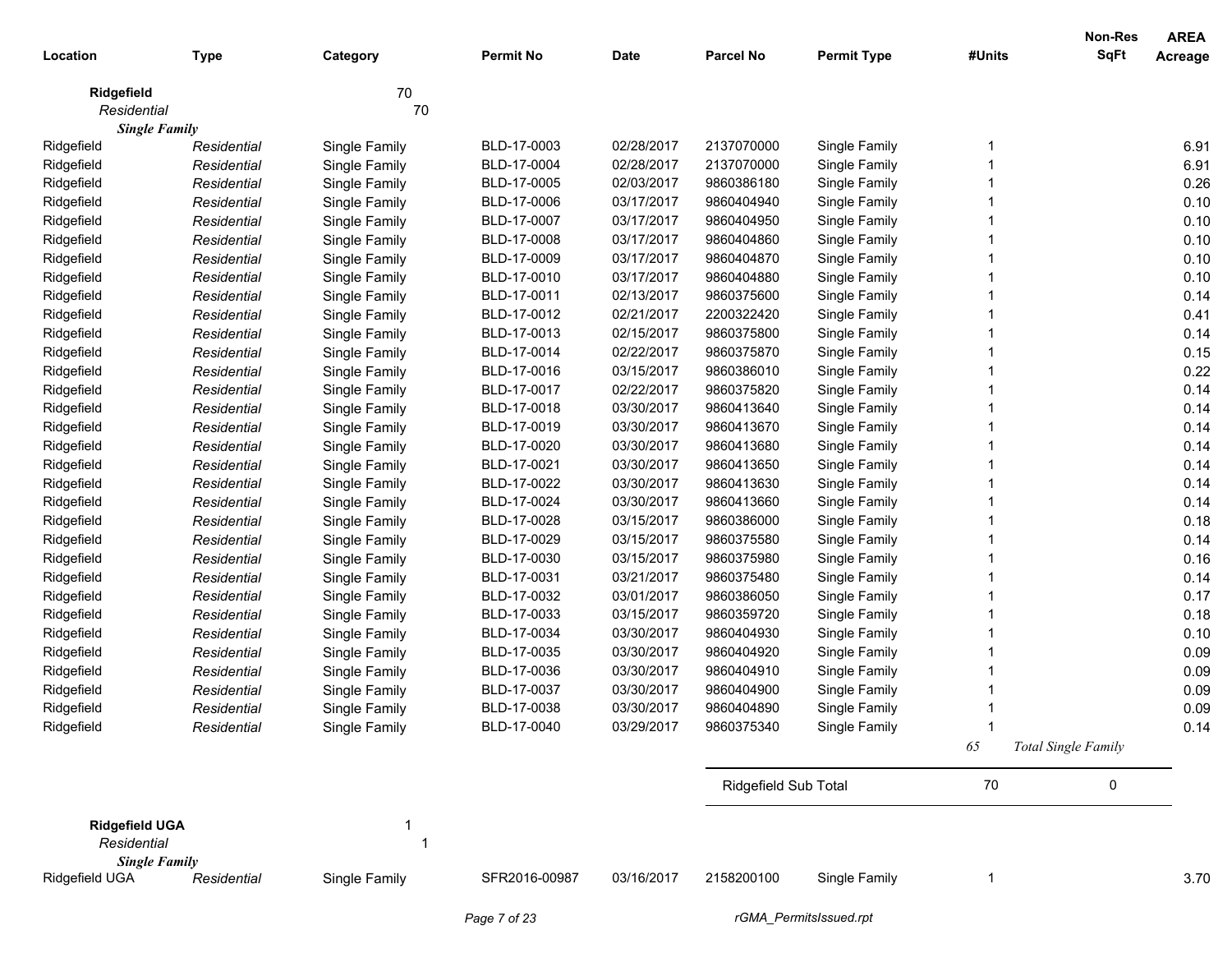| Location                             | <b>Type</b> | Category | <b>Permit No</b> | Date | <b>Parcel No</b> | <b>Permit Type</b>       | #Units | <b>Non-Res</b><br><b>SqFt</b> | <b>AREA</b><br>Acreage |
|--------------------------------------|-------------|----------|------------------|------|------------------|--------------------------|--------|-------------------------------|------------------------|
| <b>Ridgefield UGA</b><br>Residential |             |          |                  |      |                  |                          |        | <b>Total Single Family</b>    |                        |
|                                      |             |          |                  |      |                  | Ridgefield UGA Sub Total |        |                               |                        |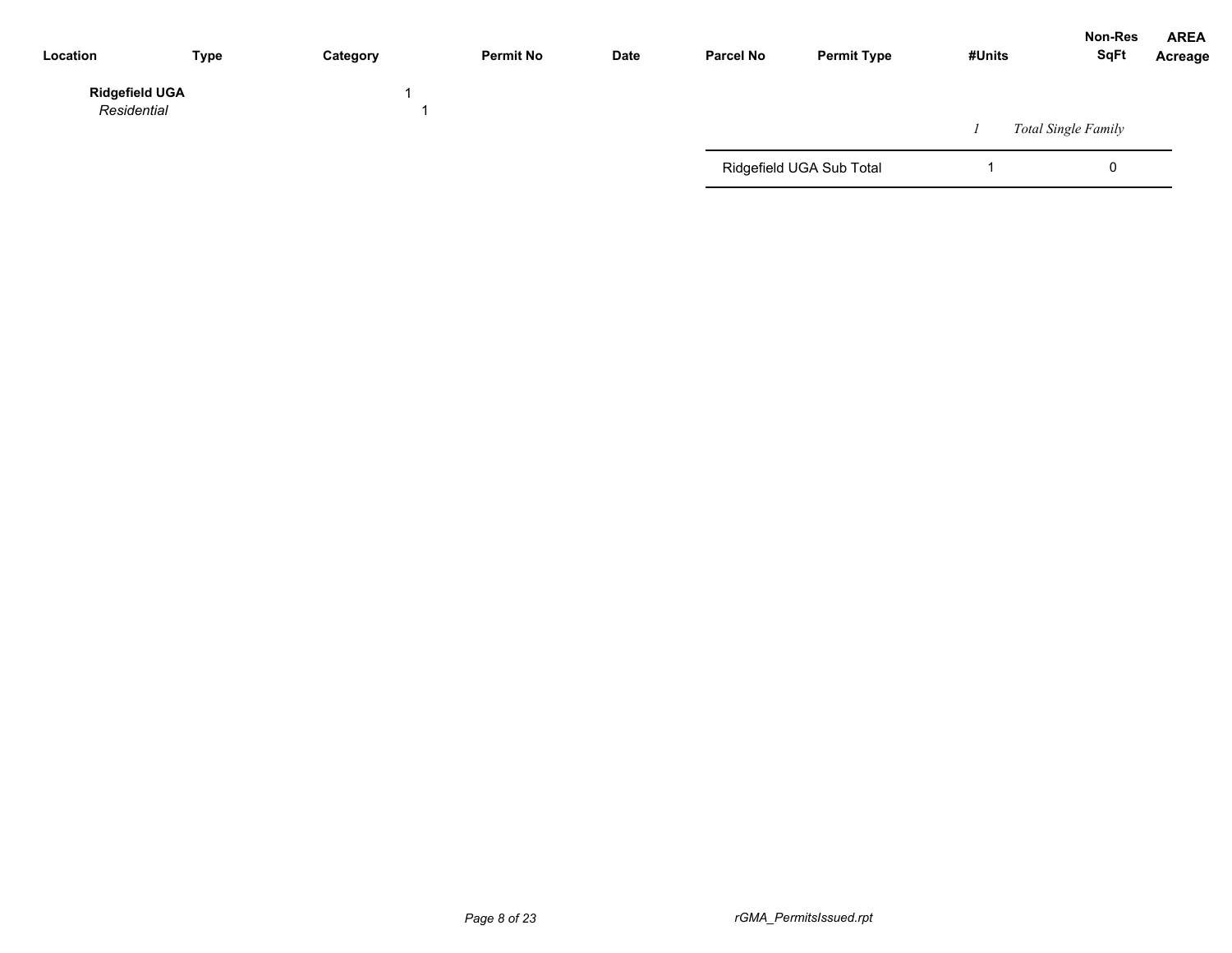|                        |                        |                         |                  |             |                  |                         |                | <b>Non-Res</b>     | <b>AREA</b> |
|------------------------|------------------------|-------------------------|------------------|-------------|------------------|-------------------------|----------------|--------------------|-------------|
| Location               | <b>Type</b>            | Category                | <b>Permit No</b> | <b>Date</b> | <b>Parcel No</b> | <b>Permit Type</b>      | #Units         | <b>SqFt</b>        | Acreage     |
| Vancouver              |                        | 72                      |                  |             |                  |                         |                |                    |             |
| <b>Non-Residential</b> |                        | 6                       |                  |             |                  |                         |                |                    |             |
| Vancouver              | Non-Residential        | Other Commercial        | CMI-199218       | 01/10/2017  | 0298400000       | <b>Other Commercial</b> |                | 1,437              | 9.50        |
| Vancouver              | <b>Non-Residential</b> | <b>Other Commercial</b> | CMI-199219       | 01/10/2017  | 0298400000       | <b>Other Commercial</b> |                | 4,655              | 9.50        |
| Vancouver              | Non-Residential        | <b>Other Commercial</b> | CMI-205049       | 03/17/2017  | 9860411730       | <b>Other Commercial</b> |                | 16,000             | 0.30        |
| Vancouver              | Non-Residential        | <b>Other Commercial</b> | CMI-205050       | 03/17/2017  | 9860411760       | <b>Other Commercial</b> |                | 24,000             | 0.51        |
| Vancouver              | Non-Residential        | <b>Other Commercial</b> | CMI-209674       | 01/06/2017  | 1107940040       | <b>Other Commercial</b> |                | 6,732              | 3.18        |
| Vancouver              | Non-Residential        | <b>Other Commercial</b> | CMI-212107       | 02/17/2017  | 1583470100       | <b>Other Commercial</b> |                | 11,097             | 1.44        |
|                        |                        |                         |                  |             |                  |                         |                | 63921.00           |             |
| Residential            |                        | 66                      |                  |             |                  |                         |                |                    |             |
| <b>Multi-Family</b>    |                        |                         |                  |             |                  |                         |                |                    |             |
| Vancouver              | Residential            | Duplex                  | RES-205409       | 03/17/2017  | 0000380000       | Duplex                  | -1             |                    | 0.19        |
| Vancouver              | Residential            | Duplex                  | RES-212833       | 01/05/2017  | 0270200000       | Duplex                  |                |                    | 0.11        |
| Vancouver              | Residential            | Duplex                  | RES-212834       | 01/24/2017  | 0270250000       | Duplex                  |                |                    | 0.11        |
| Vancouver              | Residential            | Duplex                  | RES-214986       | 03/13/2017  | 0353150000       | Duplex                  |                |                    | 0.13        |
| Vancouver              | Residential            | Duplex                  | RES-215149       | 02/06/2017  | 0621722400       | Duplex                  |                |                    | 0.17        |
| Vancouver              | Residential            | Multi-Family            | CMI-202058       | 02/08/2017  | 1651670000       | Multi-Family            | 140            |                    | 11.56       |
| Vancouver              | Residential            | Multi-Family            | CMI-204687       | 01/26/2017  | 9860385940       | Multi-Family            | 24             |                    | 5.34        |
| Vancouver              | Residential            | Multi-Family            | CMI-204720       | 01/26/2017  | 9860385940       | Multi-Family            | 20             |                    | 5.34        |
| Vancouver              | Residential            | Multi-Family            | CMI-204722       | 01/26/2017  | 9860385940       | Multi-Family            | 20             |                    | 5.34        |
| Vancouver              | Residential            | Multi-Family            | CMI-205172       | 03/09/2017  | 0397500000       | Multi-Family            | 24             |                    | 0.11        |
| Vancouver              | Residential            | Multi-Family            | CMI-205175       | 03/09/2017  | 0397000000       | Multi-Family            | 25             |                    | 0.11        |
| Vancouver              | Residential            | Multi-Family            | CMI-208265       | 03/17/2017  | 9860385940       | Multi-Family            | $\overline{2}$ |                    | 5.34        |
| Vancouver              | Residential            | Multi-Family            | CMI-209424       | 02/07/2017  | 1639960000       | Multi-Family            | 10             |                    | 1.70        |
| Vancouver              | Residential            | Multi-Family            | CMI-209444       | 02/09/2017  | 1639960000       | Multi-Family            | 13             |                    | 1.70        |
| Vancouver              | Residential            | Multi-Family            | CMI-209446       | 02/07/2017  | 1639960000       | Multi-Family            | 4              |                    | 1.70        |
| Vancouver              | Residential            | Multi-Family            | CMI-209447       | 02/17/2017  | 1639960000       | Multi-Family            | 4              |                    | 1.70        |
| Vancouver              | Residential            | Multi-Family            | CMI-215563       | 03/02/2017  | 9860385940       | Multi-Family            | 20             |                    | 5.34        |
| Vancouver              | Residential            | Multi-Family            | CMI-215564       | 03/06/2017  | 9860385940       | Multi-Family            | 20             |                    | 5.34        |
| Vancouver              | Residential            | Multi-Family            | CMI-215565       | 03/06/2017  | 9860385940       | Multi-Family            | 24             |                    | 5.34        |
| Vancouver              | Residential            | Multi-Family            | CMI-215588       | 03/02/2017  | 9860385940       | Multi-Family            | 24             |                    | 5.34        |
| Vancouver              | Residential            | Multi-Family            | CMI-216017       | 03/17/2017  | 9860385940       | Multi-Family            | 2              |                    | 5.34        |
| Vancouver              | Residential            | Multi-Family            | CMI-216018       | 03/17/2017  | 9860385940       | Multi-Family            | $\overline{c}$ |                    | 5.34        |
| Vancouver              | Residential            | Multi-Family            | CMI-216019       | 03/17/2017  | 9860385940       | Multi-Family            | $\overline{2}$ |                    | 5.34        |
|                        |                        |                         |                  |             |                  |                         | 385            | Total Multi-Family |             |
|                        | <b>Single Family</b>   |                         |                  |             |                  |                         |                |                    |             |
| Vancouver              | Residential            | Mobile Home             | RES-214955       | 02/14/2017  | 1105330030       | Mobile Home             |                |                    | 0.08        |
| Vancouver              | Residential            | Single Family           | NHC-2016-00825   | 01/10/2017  | 9860365920       | Single Family           |                |                    | 0.07        |
| Vancouver              | Residential            | Single Family           | NHC-2016-00848   | 01/10/2017  | 9860366090       | Single Family           |                |                    | 0.07        |
| Vancouver              | Residential            | Single Family           | NHC-2016-01216   | 02/28/2017  | 9860365910       | Single Family           |                |                    | 0.07        |
| Vancouver              | Residential            | Single Family           | NHC-2017-00069   | 02/28/2017  | 9860366080       | Single Family           |                |                    | 0.07        |
| Vancouver              | Residential            | Single Family           | NHC-2017-00118   | 01/25/2017  | 9860384240       | Single Family           |                |                    | 0.21        |
| Vancouver              | Residential            | Single Family           | RES-192847       | 02/28/2017  | 0601910000       | Single Family           |                |                    | 0.08        |
|                        |                        |                         |                  |             |                  |                         |                |                    |             |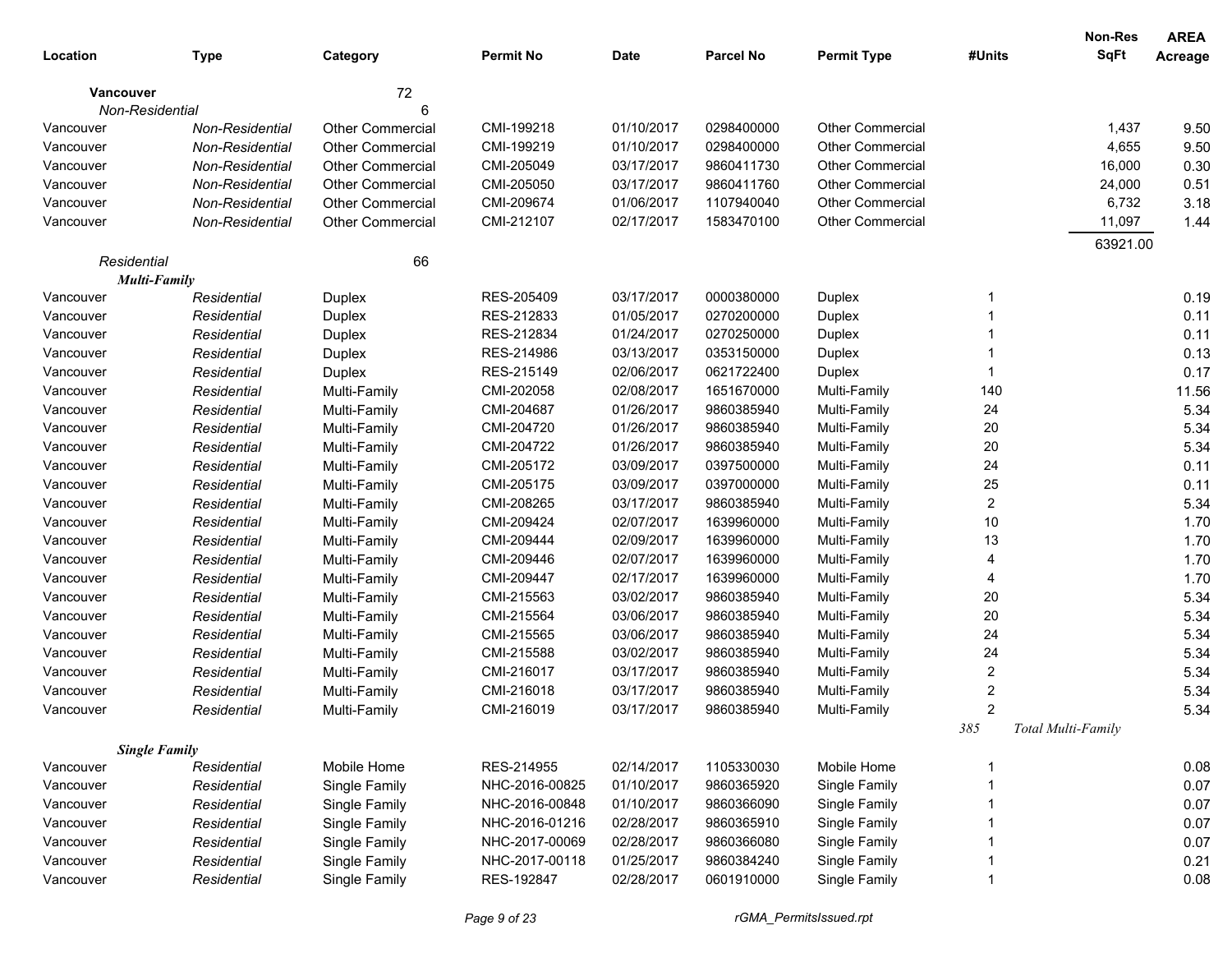|                  |                      |               |                  |            |                  |                    |                         | <b>Non-Res</b><br><b>SqFt</b> | <b>AREA</b> |
|------------------|----------------------|---------------|------------------|------------|------------------|--------------------|-------------------------|-------------------------------|-------------|
| Location         | <b>Type</b>          | Category      | <b>Permit No</b> | Date       | <b>Parcel No</b> | <b>Permit Type</b> | #Units                  |                               | Acreage     |
| <b>Vancouver</b> |                      | 72            |                  |            |                  |                    |                         |                               |             |
| Residential      |                      | 66            |                  |            |                  |                    |                         |                               |             |
|                  | <b>Single Family</b> |               |                  |            |                  |                    |                         |                               |             |
| Vancouver        | Residential          | Single Family | RES-192848       | 02/28/2017 | 0601920000       | Single Family      | -1                      |                               | 0.08        |
| Vancouver        | Residential          | Single Family | RES-210784       | 02/01/2017 | 1669620000       | Single Family      | 1                       |                               | 1.36        |
| Vancouver        | Residential          | Single Family | RES-211089       | 01/13/2017 | 9860398540       | Single Family      | 1                       |                               | 0.14        |
| Vancouver        | Residential          | Single Family | RES-211769       | 01/24/2017 | 1132540060       | Single Family      | 1                       |                               | 0.60        |
| Vancouver        | Residential          | Single Family | RES-212832       | 01/05/2017 | 0288200000       | Single Family      | $\overline{1}$          |                               | 0.10        |
| Vancouver        | Residential          | Single Family | RES-213124       | 01/27/2017 | 9860398390       | Single Family      | 1                       |                               | 0.14        |
| Vancouver        | Residential          | Single Family | RES-213125       | 01/19/2017 | 9860398370       | Single Family      | $\overline{1}$          |                               | 0.14        |
| Vancouver        | Residential          | Single Family | RES-213425       | 01/19/2017 | 9860398420       | Single Family      | 1                       |                               | 0.14        |
| Vancouver        | Residential          | Single Family | RES-213426       | 01/19/2017 | 9860398460       | Single Family      | $\overline{1}$          |                               | 0.13        |
| Vancouver        | Residential          | Single Family | RES-213451       | 01/13/2017 | 9860387070       | Single Family      | 1                       |                               | 0.16        |
| Vancouver        | Residential          | Single Family | RES-213486       | 01/25/2017 | 9860398330       | Single Family      | 1                       |                               | 0.14        |
| Vancouver        | Residential          | Single Family | RES-213487       | 01/19/2017 | 9860398510       | Single Family      | 1                       |                               | 0.14        |
| Vancouver        | Residential          | Single Family | RES-213488       | 01/27/2017 | 9860398470       | Single Family      | 1                       |                               | 0.14        |
| Vancouver        | Residential          | Single Family | RES-213524       | 03/31/2017 | 1266940180       | Single Family      | 1                       |                               | 0.19        |
| Vancouver        | Residential          | Single Family | RES-213533       | 02/14/2017 | 1266940160       | Single Family      | 1                       |                               | 0.19        |
| Vancouver        | Residential          | Single Family | RES-214033       | 03/13/2017 | 1266940200       | Single Family      |                         |                               | 0.18        |
| Vancouver        | Residential          | Single Family | RES-214236       | 01/24/2017 | 9860395210       | Single Family      | 1                       |                               | 0.21        |
| Vancouver        | Residential          | Single Family | RES-214590       | 02/15/2017 | 0305850000       | Single Family      | 1                       |                               | 0.12        |
| Vancouver        | Residential          | Single Family | RES-214687       | 02/14/2017 | 9860399750       | Single Family      | 1                       |                               | 0.10        |
| Vancouver        | Residential          | Single Family | RES-214688       | 01/27/2017 | 9860399780       | Single Family      | 1                       |                               | 0.10        |
| Vancouver        | Residential          | Single Family | RES-214729       | 01/27/2017 | 9860399770       | Single Family      | 1                       |                               | 0.10        |
| Vancouver        | Residential          | Single Family | RES-215337       | 01/31/2017 | 0352510000       | Single Family      | $\overline{1}$          |                               | 0.12        |
| Vancouver        | Residential          | Single Family | RES-215436       | 03/08/2017 | 1641240000       | Single Family      | 1                       |                               | 0.16        |
| Vancouver        | Residential          | Single Family | RES-215689       | 02/10/2017 | 1497520440       | Single Family      | 1                       |                               | 0.05        |
| Vancouver        | Residential          | Single Family | RES-215700       | 03/06/2017 | 1497520520       | Single Family      | 1                       |                               | 0.05        |
| Vancouver        | Residential          | Single Family | RES-215867       | 03/08/2017 | 9860402440       | Single Family      | $\overline{1}$          |                               | 0.09        |
| Vancouver        | Residential          | Single Family | RES-215880       | 03/08/2017 | 9860402450       | Single Family      | 1                       |                               | 0.09        |
| Vancouver        | Residential          | Single Family | RES-215906       | 03/08/2017 | 9860395180       | Single Family      | 1                       |                               | 0.16        |
| Vancouver        | Residential          | Single Family | RES-216007       | 02/17/2017 | 0216500000       | Single Family      | -1                      |                               | 0.16        |
| Vancouver        | Residential          | Single Family | RES-216009       | 02/17/2017 | 0216300000       | Single Family      | $\overline{1}$          |                               | 0.10        |
| Vancouver        | Residential          | Single Family | RES-216544       | 03/01/2017 | 0604700000       | Single Family      | $\overline{\mathbf{1}}$ |                               | 0.10        |
| Vancouver        | Residential          | Single Family | RES-216984       | 03/10/2017 | 9860398380       | Single Family      | $\overline{\mathbf{1}}$ |                               | 0.14        |
| Vancouver        | Residential          | Single Family | RES-217118       | 03/06/2017 | 0105100000       | Single Family      | -1                      |                               | 0.11        |
| Vancouver        | Residential          | Single Family | RES-217463       | 03/31/2017 | 0920098500       | Single Family      | 1                       |                               | 0.22        |
| Vancouver        | Residential          | Single Family | RES-217932       | 03/29/2017 | 9860399710       | Single Family      |                         |                               | 0.09        |
| Vancouver        | Residential          | Single Family | RES-217933       | 03/29/2017 | 9860399810       | Single Family      |                         |                               | 0.09        |
|                  |                      |               |                  |            |                  |                    | 43                      | <b>Total Single Family</b>    |             |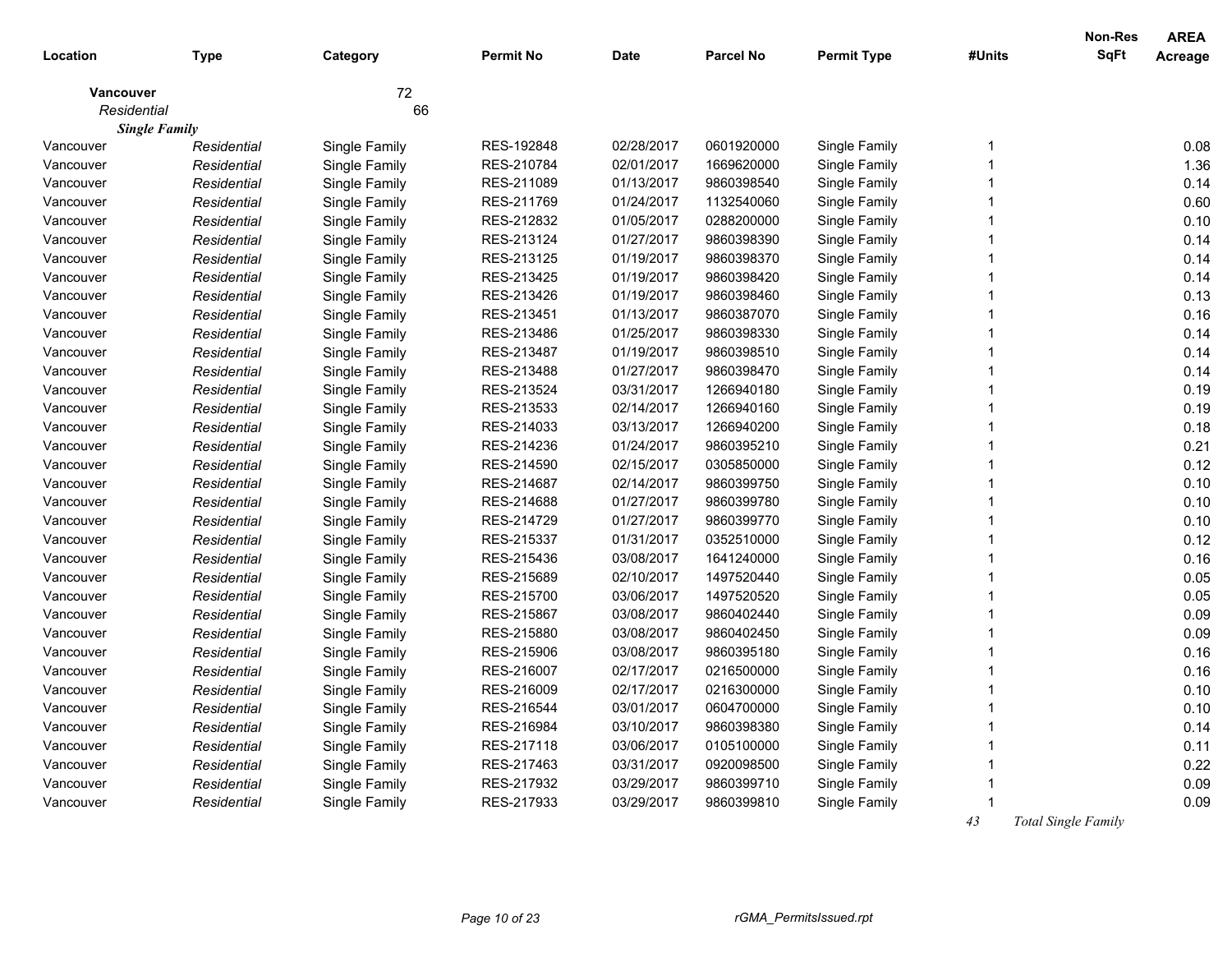| Location                         | <b>Type</b>     | Category                | <b>Permit No</b> | <b>Date</b> | <b>Parcel No</b>    | <b>Permit Type</b>      | #Units | Non-Res<br><b>SqFt</b> | <b>AREA</b><br>Acreage |
|----------------------------------|-----------------|-------------------------|------------------|-------------|---------------------|-------------------------|--------|------------------------|------------------------|
|                                  |                 |                         |                  |             | Vancouver Sub Total |                         | 428    | 63,921                 |                        |
| <b>Vancouver UGA</b>             |                 | 368                     |                  |             |                     |                         |        |                        |                        |
| Non-Residential<br>Vancouver UGA | Non-Residential | 13<br>Institutional     | COM2016-00266    | 03/30/2017  | 9860416790          | Institutional           |        | 4,038                  | 0.51                   |
| Vancouver UGA                    | Non-Residential | Institutional           | COM2016-00371    | 03/15/2017  | 1865710000          | Institutional           |        | 55,918                 | 12.49                  |
| Vancouver UGA                    | Non-Residential | <b>Other Commercial</b> | COM2016-00181    | 03/13/2017  | 2001720000          | Other Commercial        |        | 3,618                  | 13.28                  |
| Vancouver UGA                    | Non-Residential | <b>Other Commercial</b> | COM2016-00193    | 01/13/2017  | 1449560000          | <b>Other Commercial</b> |        | 3,170                  | 6.79                   |
| Vancouver UGA                    | Non-Residential | <b>Other Commercial</b> | COM2016-00222    | 03/02/2017  | 1588680000          | <b>Other Commercial</b> |        | 69,963                 | 1.62                   |
| Vancouver UGA                    | Non-Residential | <b>Other Commercial</b> | COM2016-00223    | 03/02/2017  | 1588680000          | <b>Other Commercial</b> |        | 4,108                  | 1.62                   |
| Vancouver UGA                    | Non-Residential | <b>Other Commercial</b> | COM2016-00224    | 03/02/2017  | 1588680000          | <b>Other Commercial</b> |        | 3,210                  | 1.62                   |
| Vancouver UGA                    | Non-Residential | <b>Other Commercial</b> | COM2017-00012    | 02/10/2017  | 2000870000          | Other Commercial        |        | 479                    | 4.55                   |
| Vancouver UGA                    | Non-Residential | <b>Other Commercial</b> | COM2017-00013    | 03/27/2017  | 2000870000          | <b>Other Commercial</b> |        | 345                    | 4.55                   |
| Vancouver UGA                    | Non-Residential | <b>Other Commercial</b> | COM2017-00015    | 03/27/2017  | 2000870000          | <b>Other Commercial</b> |        | 158                    | 4.55                   |
| Vancouver UGA                    | Non-Residential | <b>Other Commercial</b> | COM2017-00016    | 03/27/2017  | 2000870000          | <b>Other Commercial</b> |        | 158                    | 4.55                   |
| Vancouver UGA                    | Non-Residential | <b>Other Commercial</b> | COM2017-00017    | 03/27/2017  | 2000870000          | <b>Other Commercial</b> |        | 158                    | 4.55                   |
| Vancouver UGA                    | Non-Residential | <b>Other Commercial</b> | COM2017-00018    | 03/27/2017  | 2000870000          | <b>Other Commercial</b> |        | 158                    | 4.55                   |
|                                  |                 |                         |                  |             |                     |                         |        | 145481.00              |                        |
| Residential                      |                 | 355                     |                  |             |                     |                         |        |                        |                        |
| <b>Multi-Family</b>              |                 |                         |                  |             |                     |                         |        |                        |                        |
| Vancouver UGA                    | Residential     | Multi-Family            | MFR2016-00010    | 02/21/2017  | 2001720000          | Multi-Family            | $10$   |                        | 13.28                  |
| Vancouver UGA                    | Residential     | Multi-Family            | MFR2016-00011    | 03/24/2017  | 2001720000          | Multi-Family            | $10$   |                        | 13.28                  |
| Vancouver UGA                    | Residential     | Multi-Family            | MFR2016-00013    | 02/21/2017  | 2001720000          | Multi-Family            | 10     |                        | 13.28                  |
| Vancouver UGA                    | Residential     | Multi-Family            | MFR2016-00014    | 02/21/2017  | 2001720000          | Multi-Family            | 10     |                        | 13.28                  |
| Vancouver UGA                    | Residential     | Multi-Family            | MFR2016-00015    | 02/21/2017  | 2001720000          | Multi-Family            | 10     |                        | 13.28                  |
| Vancouver UGA                    | Residential     | Multi-Family            | MFR2016-00016    | 03/24/2017  | 2001720000          | Multi-Family            | 10     |                        | 13.28                  |
| Vancouver UGA                    | Residential     | Multi-Family            | MFR2016-00017    | 03/24/2017  | 2001720000          | Multi-Family            | $10$   |                        | 13.28                  |
| Vancouver UGA                    | Residential     | Multi-Family            | MFR2016-00029    | 03/24/2017  | 2001720000          | Multi-Family            | 8      |                        | 13.28                  |
| Vancouver UGA                    | Residential     | Multi-Family            | MFR2016-00031    | 03/24/2017  | 2001720000          | Multi-Family            | 10     |                        | 13.28                  |
| Vancouver UGA                    | Residential     | Multi-Family            | MFR2016-00032    | 03/24/2017  | 2001720000          | Multi-Family            | 10     |                        | 13.28                  |
| Vancouver UGA                    | Residential     | Multi-Family            | MFR2016-00033    | 02/21/2017  | 2001720000          | Multi-Family            | 14     |                        | 13.28                  |
| Vancouver UGA                    | Residential     | Multi-Family            | MFR2016-00035    | 02/21/2017  | 2001720000          | Multi-Family            | 14     |                        | 13.28                  |
| Vancouver UGA                    | Residential     | Multi-Family            | MFR2016-00042    | 01/31/2017  | 2000870000          | Multi-Family            | 24     |                        | 4.55                   |
| Vancouver UGA                    | Residential     | Multi-Family            | MFR2016-00043    | 01/31/2017  | 2000870000          | Multi-Family            | 24     |                        | 4.55                   |
| Vancouver UGA                    | Residential     | Multi-Family            | MFR2016-00059    | 03/02/2017  | 1500120000          | Multi-Family            | 6      |                        | 1.31                   |
| Vancouver UGA                    | Residential     | Multi-Family            | MFR2016-00060    | 03/02/2017  | 1500120000          | Multi-Family            | 6      |                        | 1.31                   |
| Vancouver UGA                    | Residential     | Multi-Family            | MFR2016-00061    | 03/02/2017  | 1500120000          | Multi-Family            |        |                        | 1.31                   |
| Vancouver UGA                    | Residential     | Multi-Family            | SFR2016-00841    | 01/04/2017  | 9860387650          | Multi-Family            |        |                        | 0.05                   |
| Vancouver UGA                    | Residential     | Multi-Family            | SFR2016-00845    | 01/04/2017  | 9860387660          | Multi-Family            |        |                        | 0.04                   |
| Vancouver UGA                    | Residential     | Multi-Family            | SFR2016-00846    | 01/04/2017  | 9860387670          | Multi-Family            |        |                        | 0.04                   |
| Vancouver UGA                    | Residential     | Multi-Family            | SFR2016-00847    | 01/04/2017  | 9860387680          | Multi-Family            |        |                        | 0.04                   |
| Vancouver UGA                    | Residential     | Multi-Family            | SFR2016-00848    | 01/04/2017  | 9860387690          | Multi-Family            |        |                        | 0.03                   |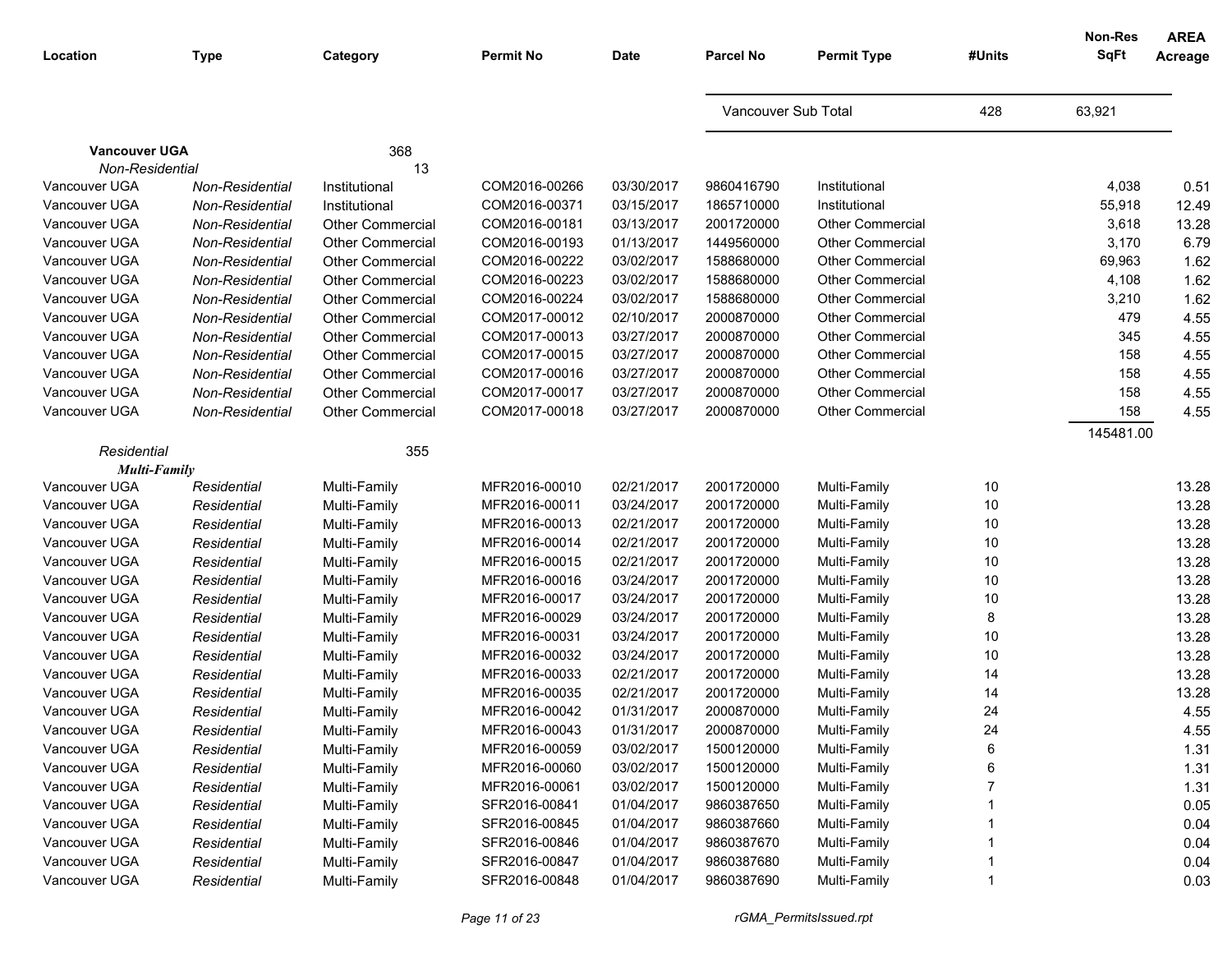|                      |             |              |                  |             |                  |                    |        | <b>Non-Res</b> | <b>AREA</b> |
|----------------------|-------------|--------------|------------------|-------------|------------------|--------------------|--------|----------------|-------------|
| Location             | <b>Type</b> | Category     | <b>Permit No</b> | <b>Date</b> | <b>Parcel No</b> | <b>Permit Type</b> | #Units | <b>SqFt</b>    | Acreage     |
| <b>Vancouver UGA</b> |             | 368          |                  |             |                  |                    |        |                |             |
| Residential          |             | 355          |                  |             |                  |                    |        |                |             |
| <b>Multi-Family</b>  |             |              |                  |             |                  |                    |        |                |             |
| Vancouver UGA        | Residential | Multi-Family | SFR2016-00849    | 01/04/2017  | 9860387700       | Multi-Family       |        |                | 0.04        |
| Vancouver UGA        | Residential | Multi-Family | SFR2016-00850    | 01/24/2017  | 9860387830       | Multi-Family       |        |                | 0.05        |
| Vancouver UGA        | Residential | Multi-Family | SFR2016-00851    | 01/24/2017  | 9860387840       | Multi-Family       |        |                | 0.04        |
| Vancouver UGA        | Residential | Multi-Family | SFR2016-00852    | 01/24/2017  | 9860387850       | Multi-Family       |        |                | 0.04        |
| Vancouver UGA        | Residential | Multi-Family | SFR2016-00853    | 01/24/2017  | 9860387860       | Multi-Family       |        |                | 0.04        |
| Vancouver UGA        | Residential | Multi-Family | SFR2016-00854    | 01/24/2017  | 9860387870       | Multi-Family       |        |                | 0.03        |
| Vancouver UGA        | Residential | Multi-Family | SFR2016-00855    | 01/24/2017  | 9860387880       | Multi-Family       |        |                | 0.04        |
| Vancouver UGA        | Residential | Multi-Family | SFR2016-00856    | 01/24/2017  | 9860387890       | Multi-Family       |        |                | 0.03        |
| Vancouver UGA        | Residential | Multi-Family | SFR2016-00857    | 01/24/2017  | 9860387900       | Multi-Family       |        |                | 0.04        |
| Vancouver UGA        | Residential | Multi-Family | SFR2016-00872    | 01/24/2017  | 9860387410       | Multi-Family       |        |                | 0.05        |
| Vancouver UGA        | Residential | Multi-Family | SFR2016-00873    | 01/24/2017  | 9860387420       | Multi-Family       |        |                | 0.06        |
| Vancouver UGA        | Residential | Multi-Family | SFR2016-00874    | 01/24/2017  | 9860387800       | Multi-Family       |        |                | 0.05        |
| Vancouver UGA        | Residential | Multi-Family | SFR2016-00875    | 01/24/2017  | 9860387810       | Multi-Family       |        |                | 0.04        |
| Vancouver UGA        | Residential | Multi-Family | SFR2016-00876    | 01/24/2017  | 9860387820       | Multi-Family       |        |                | 0.05        |
| Vancouver UGA        | Residential | Multi-Family | SFR2016-00877    | 01/24/2017  | 9860387710       | Multi-Family       |        |                | 0.05        |
| Vancouver UGA        | Residential | Multi-Family | SFR2016-00878    | 01/24/2017  | 9860387720       | Multi-Family       |        |                | 0.04        |
| Vancouver UGA        | Residential | Multi-Family | SFR2016-00879    | 01/24/2017  | 9860387730       | Multi-Family       |        |                | 0.05        |
| Vancouver UGA        | Residential | Multi-Family | SFR2016-00897    | 01/24/2017  | 9860387790       | Multi-Family       |        |                | 0.05        |
| Vancouver UGA        | Residential | Multi-Family | SFR2016-00900    | 01/24/2017  | 9860387780       | Multi-Family       |        |                | 0.04        |
| Vancouver UGA        | Residential | Multi-Family | SFR2016-00901    | 01/24/2017  | 9860387770       | Multi-Family       |        |                | 0.04        |
| Vancouver UGA        | Residential | Multi-Family | SFR2016-00902    | 01/24/2017  | 9860387760       | Multi-Family       |        |                | 0.04        |
| Vancouver UGA        | Residential | Multi-Family | SFR2016-00903    | 01/24/2017  | 9860387750       | Multi-Family       |        |                | 0.04        |
| Vancouver UGA        | Residential | Multi-Family | SFR2016-00904    | 01/24/2017  | 9860387740       | Multi-Family       |        |                | 0.04        |
| Vancouver UGA        | Residential | Multi-Family | SFR2016-01076    | 01/31/2017  | 9860383500       | Multi-Family       |        |                | 0.07        |
| Vancouver UGA        | Residential | Multi-Family | SFR2016-01077    | 01/31/2017  | 9860383510       | Multi-Family       |        |                | 0.06        |
| Vancouver UGA        | Residential | Multi-Family | SFR2016-01080    | 01/31/2017  | 9860383520       | Multi-Family       |        |                | 0.06        |
| Vancouver UGA        | Residential | Multi-Family | SFR2016-01081    | 01/31/2017  | 9860383530       | Multi-Family       |        |                | 0.04        |
| Vancouver UGA        | Residential | Multi-Family | SFR2016-01082    | 01/31/2017  | 9860383540       | Multi-Family       |        |                | 0.04        |
| Vancouver UGA        | Residential | Multi-Family | SFR2016-01083    | 01/31/2017  | 9860383550       | Multi-Family       |        |                | 0.06        |
| Vancouver UGA        | Residential | Multi-Family | SFR2016-01084    | 01/31/2017  | 9860389250       | Multi-Family       |        |                | 0.06        |
| Vancouver UGA        | Residential | Multi-Family | SFR2016-01089    | 01/31/2017  | 9860389260       | Multi-Family       |        |                | 0.04        |
| Vancouver UGA        | Residential | Multi-Family | SFR2016-01090    | 01/31/2017  | 9860389270       | Multi-Family       |        |                | 0.04        |
| Vancouver UGA        | Residential | Multi-Family | SFR2016-01091    | 01/31/2017  | 9860389280       | Multi-Family       |        |                | 0.04        |
| Vancouver UGA        | Residential | Multi-Family | SFR2016-01092    | 01/31/2017  | 9860389290       | Multi-Family       |        |                | 0.06        |
| Vancouver UGA        | Residential | Multi-Family | SFR2016-01309    | 02/17/2017  | 9860399310       | Multi-Family       |        |                | 0.09        |
| Vancouver UGA        | Residential | Multi-Family | SFR2016-01311    | 02/17/2017  | 9860399300       | Multi-Family       |        |                | 0.09        |
| Vancouver UGA        | Residential | Multi-Family | SFR2016-01317    | 03/27/2017  | 9860383810       | Multi-Family       |        |                | 0.05        |
| Vancouver UGA        | Residential | Multi-Family | SFR2016-01319    | 03/27/2017  | 9860383840       | Multi-Family       |        |                | 0.04        |
| Vancouver UGA        | Residential | Multi-Family | SFR2016-01320    | 03/27/2017  | 9860383830       | Multi-Family       |        |                | 0.05        |
| Vancouver UGA        | Residential | Multi-Family | SFR2016-01321    | 03/27/2017  | 9860383850       | Multi-Family       |        |                | 0.05        |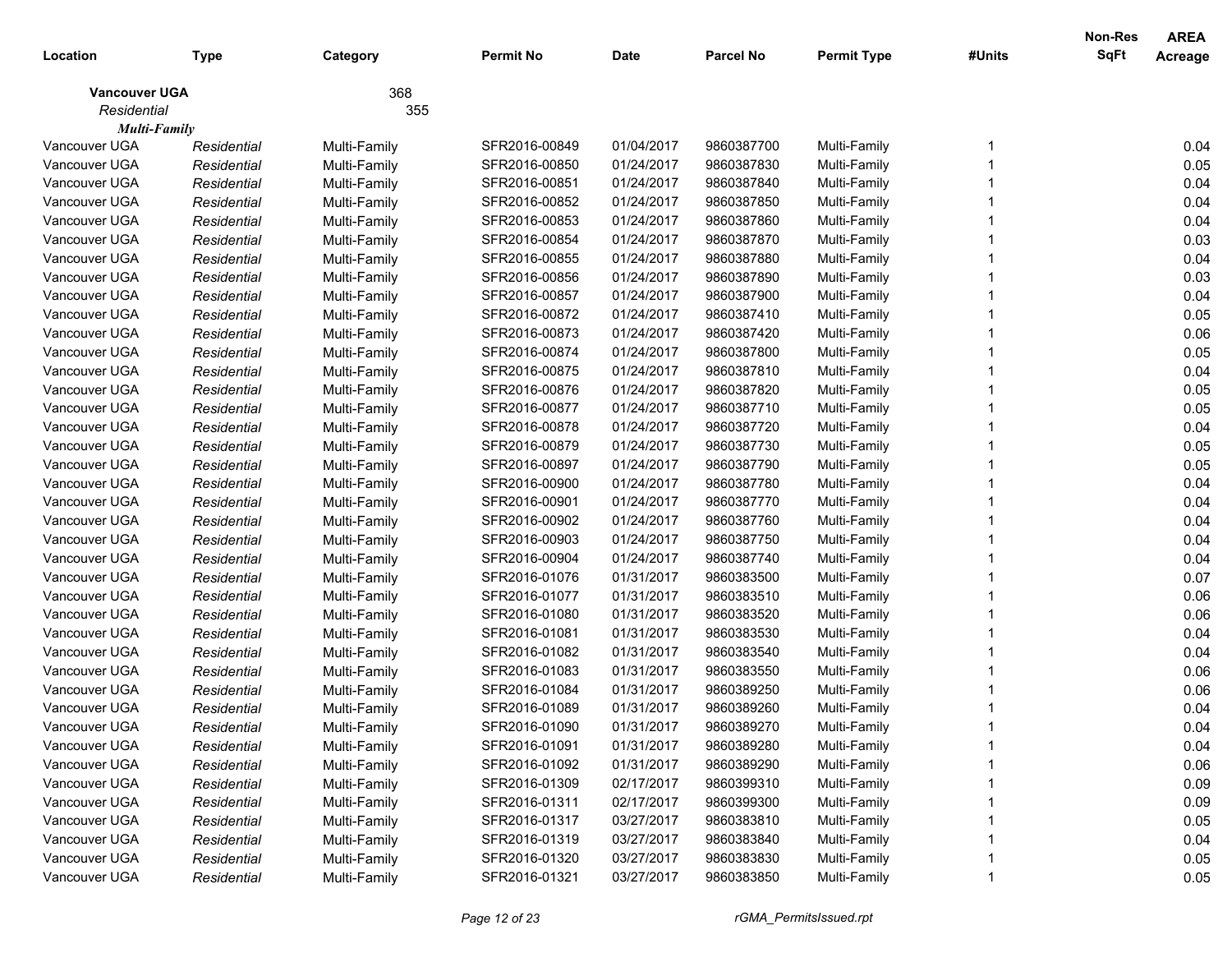|                      |             |              |                  |             |                  |                    |        | <b>Non-Res</b> | <b>AREA</b> |
|----------------------|-------------|--------------|------------------|-------------|------------------|--------------------|--------|----------------|-------------|
| Location             | <b>Type</b> | Category     | <b>Permit No</b> | <b>Date</b> | <b>Parcel No</b> | <b>Permit Type</b> | #Units | <b>SqFt</b>    | Acreage     |
| <b>Vancouver UGA</b> |             | 368          |                  |             |                  |                    |        |                |             |
| Residential          |             | 355          |                  |             |                  |                    |        |                |             |
| <b>Multi-Family</b>  |             |              |                  |             |                  |                    |        |                |             |
| Vancouver UGA        | Residential | Multi-Family | SFR2016-01322    | 03/27/2017  | 9860383820       | Multi-Family       |        |                | 0.05        |
| Vancouver UGA        | Residential | Multi-Family | SFR2016-01323    | 01/03/2017  | 9860399520       | Multi-Family       |        |                | 0.09        |
| Vancouver UGA        | Residential | Multi-Family | SFR2016-01324    | 01/03/2017  | 9860399530       | Multi-Family       |        |                | 0.09        |
| Vancouver UGA        | Residential | Multi-Family | SFR2016-01327    | 02/17/2017  | 9860399320       | Multi-Family       |        |                | 0.09        |
| Vancouver UGA        | Residential | Multi-Family | SFR2016-01328    | 02/17/2017  | 9860399330       | Multi-Family       |        |                | 0.09        |
| Vancouver UGA        | Residential | Multi-Family | SFR2016-01339    | 01/03/2017  | 9860399540       | Multi-Family       |        |                | 0.09        |
| Vancouver UGA        | Residential | Multi-Family | SFR2016-01340    | 01/03/2017  | 9860399550       | Multi-Family       |        |                | 0.09        |
| Vancouver UGA        | Residential | Multi-Family | SFR2016-01356    | 01/17/2017  | 9860267090       | Multi-Family       |        |                | 0.04        |
| Vancouver UGA        | Residential | Multi-Family | SFR2016-01357    | 01/17/2017  | 9860267100       | Multi-Family       |        |                | 0.03        |
| Vancouver UGA        | Residential | Multi-Family | SFR2016-01358    | 01/17/2017  | 9860267110       | Multi-Family       |        |                | 0.03        |
| Vancouver UGA        | Residential | Multi-Family | SFR2016-01359    | 01/17/2017  | 9860267120       | Multi-Family       |        |                | 0.04        |
| Vancouver UGA        | Residential | Multi-Family | SFR2016-01360    | 01/17/2017  | 9860267050       | Multi-Family       |        |                | 0.04        |
| Vancouver UGA        | Residential | Multi-Family | SFR2016-01362    | 01/17/2017  | 9860267060       | Multi-Family       |        |                | 0.03        |
| Vancouver UGA        | Residential | Multi-Family | SFR2016-01363    | 01/17/2017  | 9860267070       | Multi-Family       |        |                | 0.03        |
| Vancouver UGA        | Residential | Multi-Family | SFR2016-01364    | 01/17/2017  | 9860267080       | Multi-Family       |        |                | 0.04        |
| Vancouver UGA        | Residential | Multi-Family | SFR2016-01367    | 01/17/2017  | 9860267180       | Multi-Family       |        |                | 0.04        |
| Vancouver UGA        | Residential | Multi-Family | SFR2016-01368    | 01/17/2017  | 9860267170       | Multi-Family       |        |                | 0.03        |
| Vancouver UGA        | Residential | Multi-Family | SFR2016-01369    | 01/17/2017  | 9860267160       | Multi-Family       |        |                | 0.04        |
| Vancouver UGA        | Residential | Multi-Family | SFR2016-01373    | 02/17/2017  | 9860399340       | Multi-Family       |        |                | 0.09        |
| Vancouver UGA        | Residential | Multi-Family | SFR2016-01374    | 02/17/2017  | 9860399350       | Multi-Family       |        |                | 0.09        |
| Vancouver UGA        | Residential | Multi-Family | SFR2016-01375    | 02/17/2017  | 9860399360       | Multi-Family       |        |                | 0.09        |
| Vancouver UGA        | Residential | Multi-Family | SFR2016-01376    | 02/17/2017  | 9860399370       | Multi-Family       |        |                | 0.09        |
| Vancouver UGA        | Residential | Multi-Family | SFR2016-01377    | 01/03/2017  | 9860399560       | Multi-Family       |        |                | 0.09        |
| Vancouver UGA        | Residential | Multi-Family | SFR2016-01378    | 01/03/2017  | 9860399570       | Multi-Family       |        |                | 0.09        |
| Vancouver UGA        | Residential | Multi-Family | SFR2016-01379    | 01/17/2017  | 9860267130       | Multi-Family       |        |                | 0.04        |
| Vancouver UGA        | Residential | Multi-Family | SFR2016-01380    | 01/17/2017  | 9860267140       | Multi-Family       |        |                | 0.03        |
| Vancouver UGA        | Residential | Multi-Family | SFR2016-01381    | 01/17/2017  | 9860267150       | Multi-Family       |        |                | 0.04        |
| Vancouver UGA        | Residential | Multi-Family | SFR2016-01382    | 02/08/2017  | 9860398610       | Multi-Family       |        |                | 0.05        |
| Vancouver UGA        | Residential | Multi-Family | SFR2016-01383    | 02/08/2017  | 9860398620       | Multi-Family       |        |                | 0.05        |
| Vancouver UGA        | Residential | Multi-Family | SFR2016-01387    | 01/03/2017  | 9860399590       | Multi-Family       |        |                | 0.08        |
| Vancouver UGA        | Residential | Multi-Family | SFR2016-01388    | 01/03/2017  | 9860399580       | Multi-Family       |        |                | 0.09        |
| Vancouver UGA        | Residential | Multi-Family | SFR2016-01396    | 02/08/2017  | 9860398650       | Multi-Family       |        |                | 0.05        |
| Vancouver UGA        | Residential | Multi-Family | SFR2016-01397    | 02/08/2017  | 9860398660       | Multi-Family       |        |                | 0.05        |
| Vancouver UGA        | Residential | Multi-Family | SFR2016-01399    | 02/08/2017  | 9860398630       | Multi-Family       |        |                | 0.05        |
| Vancouver UGA        | Residential | Multi-Family | SFR2016-01400    | 02/08/2017  | 9860398640       | Multi-Family       |        |                | 0.05        |
| Vancouver UGA        | Residential | Multi-Family | SFR2016-01401    | 02/08/2017  | 9860398720       | Multi-Family       |        |                | 0.05        |
| Vancouver UGA        | Residential | Multi-Family | SFR2016-01402    | 02/08/2017  | 9860398730       | Multi-Family       |        |                | 0.05        |
| Vancouver UGA        | Residential | Multi-Family | SFR2016-01403    | 02/08/2017  | 9860398680       | Multi-Family       |        |                | 0.05        |
| Vancouver UGA        | Residential | Multi-Family | SFR2016-01404    | 02/08/2017  | 9860398670       | Multi-Family       |        |                | 0.05        |
| Vancouver UGA        | Residential | Multi-Family | SFR2016-01406    | 03/10/2017  | 9860399070       | Multi-Family       |        |                | 0.06        |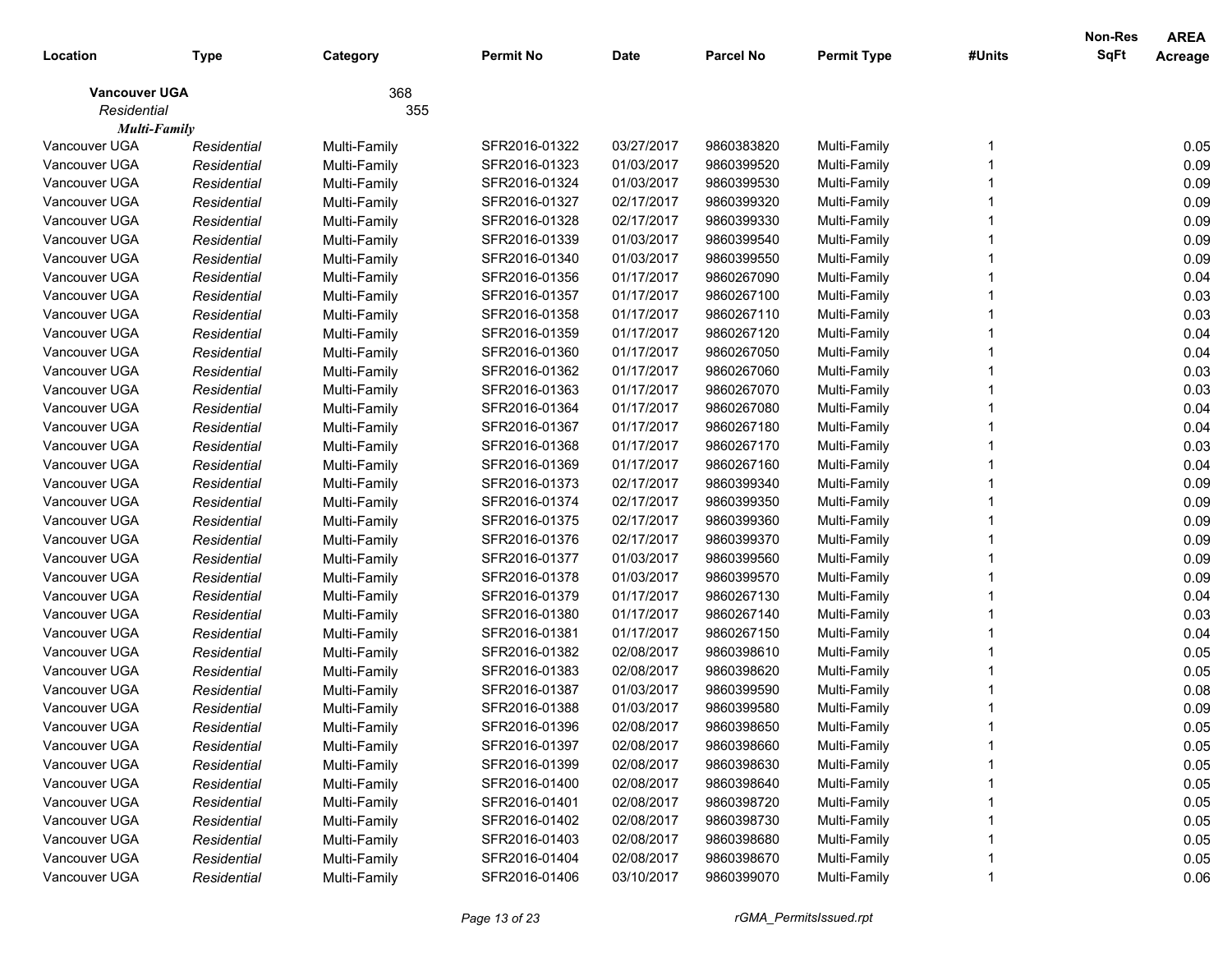|                      |             |               |                  |             |                  |                    |        | <b>Non-Res</b>     | <b>AREA</b> |
|----------------------|-------------|---------------|------------------|-------------|------------------|--------------------|--------|--------------------|-------------|
| Location             | <b>Type</b> | Category      | <b>Permit No</b> | <b>Date</b> | <b>Parcel No</b> | <b>Permit Type</b> | #Units | <b>SqFt</b>        | Acreage     |
| <b>Vancouver UGA</b> |             | 368           |                  |             |                  |                    |        |                    |             |
| Residential          |             | 355           |                  |             |                  |                    |        |                    |             |
| <b>Multi-Family</b>  |             |               |                  |             |                  |                    |        |                    |             |
| Vancouver UGA        | Residential | Multi-Family  | SFR2016-01407    | 03/10/2017  | 9860399060       | Multi-Family       |        |                    | 0.05        |
| Vancouver UGA        | Residential | Multi-Family  | SFR2016-01408    | 03/10/2017  | 9860398750       | Multi-Family       |        |                    | 0.05        |
| Vancouver UGA        | Residential | Multi-Family  | SFR2016-01409    | 03/10/2017  | 9860398740       | Multi-Family       |        |                    | 0.05        |
| Vancouver UGA        | Residential | Multi-Family  | SFR2016-01410    | 03/10/2017  | 9860399080       | Multi-Family       |        |                    | 0.06        |
| Vancouver UGA        | Residential | Multi-Family  | SFR2016-01411    | 03/10/2017  | 9860399090       | Multi-Family       |        |                    | 0.05        |
| Vancouver UGA        | Residential | Multi-Family  | SFR2016-01412    | 03/10/2017  | 9860399100       | Multi-Family       |        |                    | 0.05        |
| Vancouver UGA        | Residential | Multi-Family  | SFR2016-01413    | 03/10/2017  | 9860399110       | Multi-Family       |        |                    | 0.05        |
|                      |             |               |                  |             |                  |                    | 285    | Total Multi-Family |             |
| <b>Single Family</b> |             |               |                  |             |                  |                    |        |                    |             |
| Vancouver UGA        | Residential | Single Family | 17-025           | 03/07/2017  | 9860373580       | Single Family      |        |                    | 0.28        |
| Vancouver UGA        | Residential | Single Family | NHC-2016-00360   | 01/25/2017  | 9860377550       | Single Family      |        |                    | 0.06        |
| Vancouver UGA        | Residential | Single Family | NHC-2016-00384   | 02/01/2017  | 9860394770       | Single Family      |        |                    | 0.15        |
| Vancouver UGA        | Residential | Single Family | NHC-2016-00526   | 01/04/2017  | 9860377070       | Single Family      |        |                    | 0.20        |
| Vancouver UGA        | Residential | Single Family | NHC-2016-00568   | 01/04/2017  | 9860401650       | Single Family      |        |                    | 0.09        |
| Vancouver UGA        | Residential | Single Family | NHC-2016-00588   | 01/06/2017  | 9860294610       | Single Family      |        |                    | 0.24        |
| Vancouver UGA        | Residential | Single Family | NHC-2016-00595   | 01/19/2017  | 9860338190       | Single Family      |        |                    | 0.16        |
| Vancouver UGA        | Residential | Single Family | NHC-2016-00658   | 01/30/2017  | 9860358240       | Single Family      |        |                    | 0.17        |
| Vancouver UGA        | Residential | Single Family | NHC-2016-00659   | 01/30/2017  | 9860358250       | Single Family      |        |                    | 0.17        |
| Vancouver UGA        | Residential | Single Family | NHC-2016-00660   | 01/30/2017  | 9860358390       | Single Family      |        |                    | 0.17        |
| Vancouver UGA        | Residential | Single Family | NHC-2016-00661   | 01/30/2017  | 9860358400       | Single Family      |        |                    | 0.17        |
| Vancouver UGA        | Residential | Single Family | NHC-2016-00714   | 01/25/2017  | 9860392540       | Single Family      |        |                    | 0.16        |
| Vancouver UGA        | Residential | Single Family | NHC-2016-00724   | 01/04/2017  | 9860401580       | Single Family      |        |                    | 0.10        |
| Vancouver UGA        | Residential | Single Family | NHC-2016-00726   | 02/01/2017  | 9860401600       | Single Family      |        |                    | 0.09        |
| Vancouver UGA        | Residential | Single Family | NHC-2016-00727   | 01/30/2017  | 9860358410       | Single Family      |        |                    | 0.17        |
| Vancouver UGA        | Residential | Single Family | NHC-2016-00729   | 01/04/2017  | 9860401410       | Single Family      |        |                    | 0.12        |
| Vancouver UGA        | Residential | Single Family | NHC-2016-00797   | 02/02/2017  | 9860392510       | Single Family      |        |                    | 0.14        |
| Vancouver UGA        | Residential | Single Family | NHC-2016-00799   | 01/27/2017  | 1455360380       | Single Family      |        |                    | 0.05        |
| Vancouver UGA        | Residential | Single Family | NHC-2016-00802   | 01/27/2017  | 1455360400       | Single Family      |        |                    | 0.04        |
| Vancouver UGA        | Residential | Single Family | NHC-2016-00803   | 01/27/2017  | 1455360420       | Single Family      |        |                    | 0.04        |
| Vancouver UGA        | Residential | Single Family | NHC-2016-00804   | 01/27/2017  | 1455360440       | Single Family      |        |                    | 0.05        |
| Vancouver UGA        | Residential | Single Family | NHC-2016-00805   | 02/02/2017  | 9860392750       | Single Family      |        |                    | 0.14        |
| Vancouver UGA        | Residential | Single Family | NHC-2016-00815   | 02/21/2017  | 9860392740       | Single Family      |        |                    | 0.14        |
| Vancouver UGA        | Residential | Single Family | NHC-2016-00837   | 01/06/2017  | 9860358370       | Single Family      |        |                    | 0.17        |
| Vancouver UGA        | Residential | Single Family | NHC-2016-00851   | 01/05/2017  | 1054692580       | Single Family      |        |                    | 0.07        |
| Vancouver UGA        | Residential | Single Family | NHC-2016-00857   | 02/09/2017  | 9860394450       | Single Family      |        |                    | 0.16        |
| Vancouver UGA        | Residential | Single Family | NHC-2016-00862   | 02/02/2017  | 9860392790       | Single Family      |        |                    | 0.14        |
| Vancouver UGA        | Residential | Single Family | NHC-2016-00868   | 02/01/2017  | 9860401280       | Single Family      |        |                    | 0.15        |
| Vancouver UGA        | Residential | Single Family | NHC-2016-00875   | 01/17/2017  | 1455360600       | Single Family      |        |                    | 0.05        |
| Vancouver UGA        | Residential | Single Family | NHC-2016-00889   | 01/25/2017  | 9860392580       | Single Family      |        |                    | 0.16        |
| Vancouver UGA        | Residential | Single Family | NHC-2016-00894   | 01/05/2017  | 9860403180       | Single Family      |        |                    | 0.17        |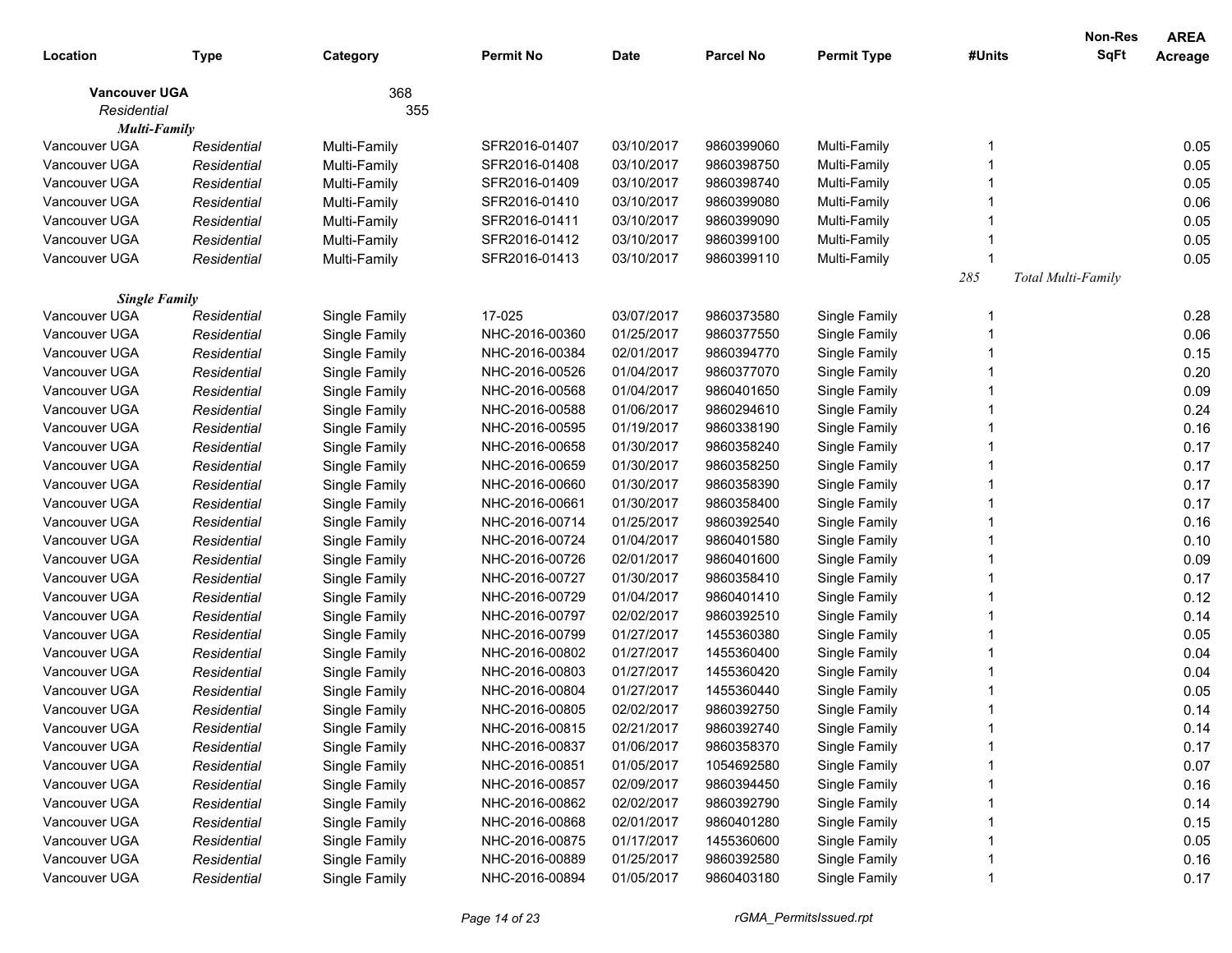|                      |             |               |                |             |                  |                    |        | Non-Res     | <b>AREA</b> |
|----------------------|-------------|---------------|----------------|-------------|------------------|--------------------|--------|-------------|-------------|
| Location             | Type        | Category      | Permit No      | <b>Date</b> | <b>Parcel No</b> | <b>Permit Type</b> | #Units | <b>SqFt</b> | Acreage     |
| <b>Vancouver UGA</b> |             | 368           |                |             |                  |                    |        |             |             |
| Residential          |             | 355           |                |             |                  |                    |        |             |             |
| <b>Single Family</b> |             |               |                |             |                  |                    |        |             |             |
| Vancouver UGA        | Residential | Single Family | NHC-2016-00912 | 02/02/2017  | 9860392910       | Single Family      |        |             | 0.22        |
| Vancouver UGA        | Residential | Single Family | NHC-2016-00915 | 02/22/2017  | 9860390230       | Single Family      |        |             | 0.20        |
| Vancouver UGA        | Residential | Single Family | NHC-2016-00918 | 03/02/2017  | 9860390220       | Single Family      |        |             | 0.11        |
| Vancouver UGA        | Residential | Single Family | NHC-2016-00958 | 03/10/2017  | 9860399050       | Single Family      |        |             | 0.05        |
| Vancouver UGA        | Residential | Single Family | NHC-2016-00961 | 03/10/2017  | 9860399040       | Single Family      |        |             | 0.05        |
| Vancouver UGA        | Residential | Single Family | NHC-2016-00992 | 02/16/2017  | 9860406480       | Single Family      |        |             | 0.19        |
| Vancouver UGA        | Residential | Single Family | NHC-2016-01067 | 01/10/2017  | 9860391460       | Single Family      |        |             | 0.18        |
| Vancouver UGA        | Residential | Single Family | NHC-2016-01068 | 01/05/2017  | 9860370920       | Single Family      |        |             | 0.20        |
| Vancouver UGA        | Residential | Single Family | NHC-2016-01069 | 01/10/2017  | 9860385820       | Single Family      |        |             | 0.17        |
| Vancouver UGA        | Residential | Single Family | NHC-2016-01070 | 01/17/2017  | 9860402120       | Single Family      |        |             | 0.09        |
| Vancouver UGA        | Residential | Single Family | NHC-2016-01072 | 01/17/2017  | 9860402130       | Single Family      |        |             | 0.09        |
| Vancouver UGA        | Residential | Single Family | NHC-2016-01073 | 01/24/2017  | 9860394420       | Single Family      |        |             | 0.15        |
| Vancouver UGA        | Residential | Single Family | NHC-2016-01079 | 01/24/2017  | 9860394430       | Single Family      |        |             | 0.15        |
| Vancouver UGA        | Residential | Single Family | NHC-2016-01082 | 03/27/2017  | 1455610000       | Single Family      |        |             | 0.07        |
| Vancouver UGA        | Residential | Single Family | NHC-2016-01100 | 01/04/2017  | 9860400650       | Single Family      |        |             | 0.13        |
| Vancouver UGA        | Residential | Single Family | NHC-2016-01103 | 02/24/2017  | 1455360760       | Single Family      |        |             | 0.04        |
| Vancouver UGA        | Residential | Single Family | NHC-2016-01115 | 03/27/2017  | 9860396190       | Single Family      |        |             | 0.04        |
| Vancouver UGA        | Residential | Single Family | NHC-2016-01121 | 03/27/2017  | 9860396200       | Single Family      |        |             | 0.04        |
| Vancouver UGA        | Residential | Single Family | NHC-2016-01122 | 03/27/2017  | 9860396210       | Single Family      |        |             | 0.04        |
| Vancouver UGA        | Residential | Single Family | NHC-2016-01126 | 03/20/2017  | 9860392890       | Single Family      |        |             | 0.14        |
| Vancouver UGA        | Residential | Single Family | NHC-2016-01128 | 02/02/2017  | 9860392780       | Single Family      |        |             | 0.13        |
| Vancouver UGA        | Residential | Single Family | NHC-2016-01137 | 03/27/2017  | 9860396220       | Single Family      |        |             | 0.04        |
| Vancouver UGA        | Residential | Single Family | NHC-2016-01147 | 02/24/2017  | 1455360620       | Single Family      |        |             | 0.09        |
| Vancouver UGA        | Residential | Single Family | NHC-2016-01148 | 02/24/2017  | 1455360640       | Single Family      |        |             | 0.04        |
| Vancouver UGA        | Residential | Single Family | NHC-2016-01149 | 02/24/2017  | 1455360660       | Single Family      |        |             | 0.04        |
| Vancouver UGA        | Residential | Single Family | NHC-2016-01150 | 02/24/2017  | 1455360720       | Single Family      |        |             | 0.04        |
| Vancouver UGA        | Residential | Single Family | NHC-2016-01152 | 02/24/2017  | 1455360700       | Single Family      |        |             | 0.04        |
| Vancouver UGA        | Residential | Single Family | NHC-2016-01153 | 02/24/2017  | 1455360680       | Single Family      |        |             | 0.04        |
| Vancouver UGA        | Residential | Single Family | NHC-2016-01156 | 02/24/2017  | 1455360740       | Single Family      |        |             | 0.04        |
| Vancouver UGA        | Residential | Single Family | NHC-2016-01176 | 01/24/2017  | 9860389670       | Single Family      |        |             | 0.13        |
| Vancouver UGA        | Residential | Single Family | NHC-2016-01183 | 02/08/2017  | 9860384720       | Single Family      |        |             | 0.27        |
| Vancouver UGA        | Residential | Single Family | NHC-2016-01185 | 01/09/2017  | 9860384700       | Single Family      |        |             | 0.27        |
| Vancouver UGA        | Residential | Single Family | NHC-2016-01205 | 01/31/2017  | 9860349390       | Single Family      |        |             | 0.13        |
| Vancouver UGA        | Residential | Single Family | NHC-2016-01233 | 02/07/2017  | 9860392360       | Single Family      |        |             | 0.23        |
| Vancouver UGA        | Residential | Single Family | NHC-2016-01235 | 03/27/2017  | 9860396230       | Single Family      |        |             | 0.04        |
| Vancouver UGA        | Residential | Single Family | NHC-2016-01250 | 03/27/2017  | 9860396240       | Single Family      |        |             | 0.04        |
| Vancouver UGA        | Residential | Single Family | NHC-2016-01251 | 03/27/2017  | 9860396250       | Single Family      |        |             | 0.04        |
| Vancouver UGA        | Residential | Single Family | NHC-2016-01253 | 03/27/2017  | 9860396260       | Single Family      |        |             | 0.05        |
| Vancouver UGA        | Residential | Single Family | NHC-2016-01277 | 01/04/2017  | 9860400750       | Single Family      |        |             | 0.12        |
| Vancouver UGA        | Residential | Single Family | NHC-2016-01279 | 01/04/2017  | 9860401080       | Single Family      |        |             | 0.11        |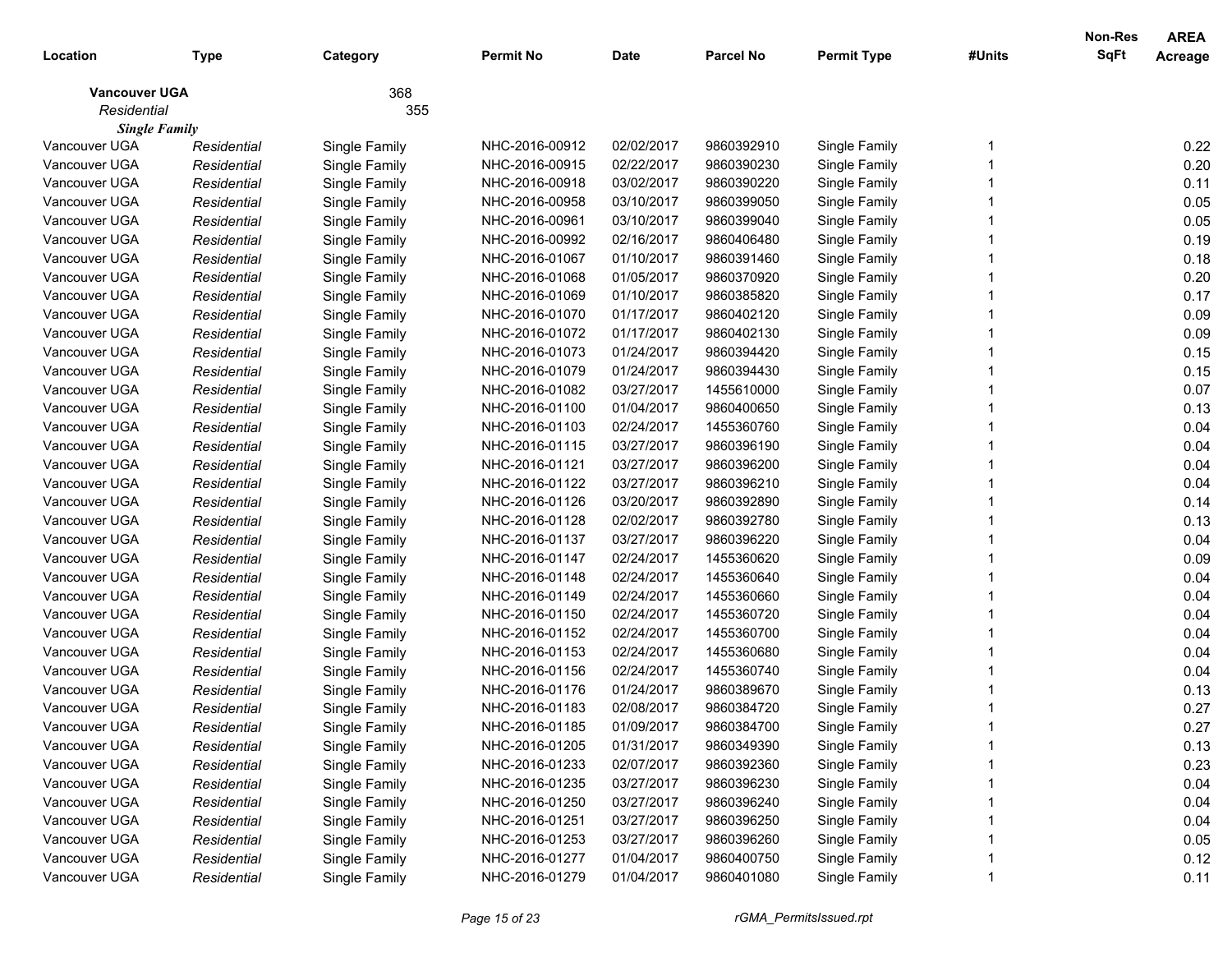|                      |             |               |                  |             |                  |                    |        | <b>Non-Res</b> | <b>AREA</b> |
|----------------------|-------------|---------------|------------------|-------------|------------------|--------------------|--------|----------------|-------------|
| Location             | Type        | Category      | <b>Permit No</b> | <b>Date</b> | <b>Parcel No</b> | <b>Permit Type</b> | #Units | <b>SqFt</b>    | Acreage     |
| <b>Vancouver UGA</b> |             | 368           |                  |             |                  |                    |        |                |             |
| Residential          |             | 355           |                  |             |                  |                    |        |                |             |
| <b>Single Family</b> |             |               |                  |             |                  |                    |        |                |             |
| Vancouver UGA        | Residential | Single Family | NHC-2016-01294   | 02/28/2017  | 1455360780       | Single Family      |        |                | 0.04        |
| Vancouver UGA        | Residential | Single Family | NHC-2016-01295   | 02/28/2017  | 1455360800       | Single Family      |        |                | 0.04        |
| Vancouver UGA        | Residential | Single Family | NHC-2016-01296   | 02/28/2017  | 1455360820       | Single Family      |        |                | 0.04        |
| Vancouver UGA        | Residential | Single Family | NHC-2016-01297   | 02/28/2017  | 1455360840       | Single Family      |        |                | 0.04        |
| Vancouver UGA        | Residential | Single Family | NHC-2016-01298   | 02/28/2017  | 1455360860       | Single Family      |        |                | 0.04        |
| Vancouver UGA        | Residential | Single Family | NHC-2016-01299   | 02/28/2017  | 1455360880       | Single Family      |        |                | 0.04        |
| Vancouver UGA        | Residential | Single Family | NHC-2016-01300   | 02/28/2017  | 1455360900       | Single Family      |        |                | 0.04        |
| Vancouver UGA        | Residential | Single Family | NHC-2016-01301   | 02/28/2017  | 1455360920       | Single Family      |        |                | 0.05        |
| Vancouver UGA        | Residential | Single Family | NHC-2016-01303   | 01/04/2017  | 9860400940       | Single Family      |        |                | 0.13        |
| Vancouver UGA        | Residential | Single Family | NHC-2016-01304   | 01/09/2017  | 9860384830       | Single Family      |        |                | 0.30        |
| Vancouver UGA        | Residential | Single Family | NHC-2016-01305   | 01/09/2017  | 9860406600       | Single Family      |        |                | 0.17        |
| Vancouver UGA        | Residential | Single Family | NHC-2016-01322   | 01/06/2017  | 9860400300       | Single Family      |        |                | 0.11        |
| Vancouver UGA        | Residential | Single Family | NHC-2016-01323   | 01/27/2017  | 9860401150       | Single Family      |        |                | 0.13        |
| Vancouver UGA        | Residential | Single Family | NHC-2016-01344   | 01/27/2017  | 9860389610       | Single Family      |        |                | 0.11        |
| Vancouver UGA        | Residential | Single Family | NHC-2016-01346   | 01/24/2017  | 9860391530       | Single Family      |        |                | 0.18        |
| Vancouver UGA        | Residential | Single Family | NHC-2016-01347   | 01/24/2017  | 9860391480       | Single Family      |        |                | 0.18        |
| Vancouver UGA        | Residential | Single Family | NHC-2017-00010   | 01/26/2017  | 9860393640       | Single Family      |        |                | 0.07        |
| Vancouver UGA        | Residential | Single Family | NHC-2017-00011   | 01/26/2017  | 9860393650       | Single Family      |        |                | 0.07        |
| Vancouver UGA        | Residential | Single Family | NHC-2017-00013   | 01/26/2017  | 9860393660       | Single Family      |        |                | 0.07        |
| Vancouver UGA        | Residential | Single Family | NHC-2017-00014   | 03/27/2017  | 9860393970       | Single Family      |        |                | 0.07        |
| Vancouver UGA        | Residential | Single Family | NHC-2017-00024   | 01/26/2017  | 9860393980       | Single Family      |        |                | 0.06        |
| Vancouver UGA        | Residential | Single Family | NHC-2017-00025   | 02/23/2017  | 9860393990       | Single Family      |        |                | 0.06        |
| Vancouver UGA        | Residential | Single Family | NHC-2017-00029   | 01/27/2017  | 9860400570       | Single Family      |        |                | 0.12        |
| Vancouver UGA        | Residential | Single Family | NHC-2017-00043   | 02/02/2017  | 9860385540       | Single Family      |        |                | 0.18        |
| Vancouver UGA        | Residential | Single Family | NHC-2017-00044   | 01/31/2017  | 9860403140       | Single Family      |        |                | 0.20        |
| Vancouver UGA        | Residential | Single Family | NHC-2017-00045   | 01/20/2017  | 9860406250       | Single Family      |        |                | 0.23        |
| Vancouver UGA        | Residential | Single Family | NHC-2017-00049   | 01/09/2017  | 9860406260       | Single Family      |        |                | 0.17        |
| Vancouver UGA        | Residential | Single Family | NHC-2017-00050   | 03/03/2017  | 9860377480       | Single Family      |        |                | 0.07        |
| Vancouver UGA        | Residential | Single Family | NHC-2017-00051   | 02/22/2017  | 9860390240       | Single Family      |        |                | 0.14        |
| Vancouver UGA        | Residential | Single Family | NHC-2017-00052   | 02/22/2017  | 9860390260       | Single Family      |        |                | 0.13        |
| Vancouver UGA        | Residential | Single Family | NHC-2017-00066   | 01/09/2017  | 9860406590       | Single Family      |        |                | 0.18        |
| Vancouver UGA        | Residential | Single Family | NHC-2017-00067   | 01/27/2017  | 9860401110       | Single Family      |        |                | 0.13        |
| Vancouver UGA        | Residential | Single Family | NHC-2017-00098   | 01/18/2017  | 9860403500       | Single Family      |        |                | 0.14        |
| Vancouver UGA        | Residential | Single Family | NHC-2017-00100   | 01/27/2017  | 9860400580       | Single Family      |        |                | 0.12        |
| Vancouver UGA        | Residential | Single Family | NHC-2017-00107   | 01/27/2017  | 9860400600       | Single Family      |        |                | 0.13        |
| Vancouver UGA        | Residential | Single Family | NHC-2017-00120   | 01/19/2017  | 9860400340       | Single Family      |        |                | 0.11        |
| Vancouver UGA        | Residential | Single Family | NHC-2017-00130   | 02/10/2017  | 9860391750       | Single Family      |        |                | 0.17        |
| Vancouver UGA        | Residential | Single Family | NHC-2017-00138   | 03/13/2017  | 9860384710       | Single Family      |        |                | 0.25        |
| Vancouver UGA        | Residential | Single Family | NHC-2017-00150   | 03/20/2017  | 9860406610       | Single Family      |        |                | 0.15        |
| Vancouver UGA        | Residential | Single Family | NHC-2017-00154   | 01/24/2017  | 9860406810       | Single Family      |        |                | 0.17        |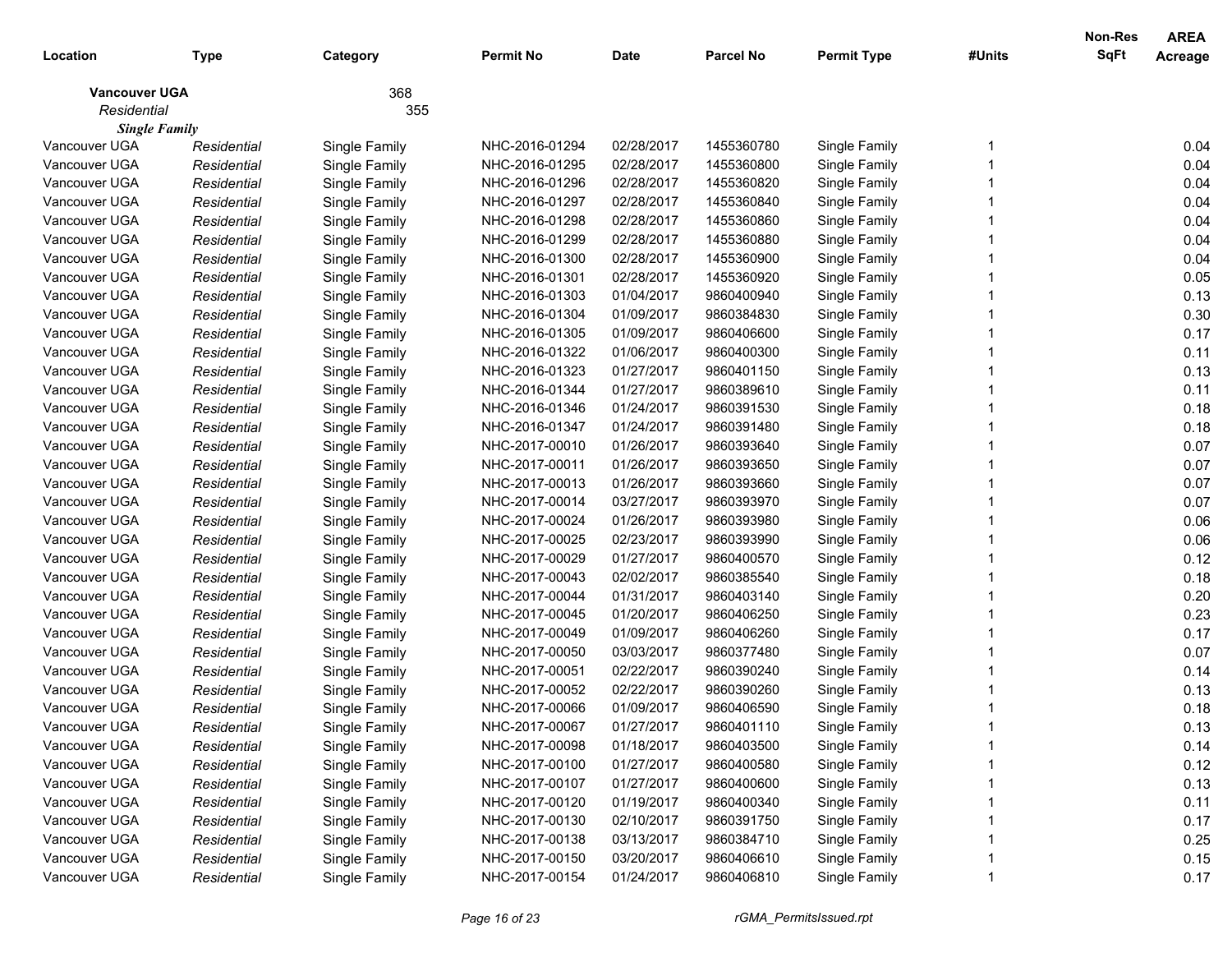|                      |             |               |                |             |                  |                    |        | Non-Res     | <b>AREA</b> |
|----------------------|-------------|---------------|----------------|-------------|------------------|--------------------|--------|-------------|-------------|
| Location             | <b>Type</b> | Category      | Permit No      | <b>Date</b> | <b>Parcel No</b> | <b>Permit Type</b> | #Units | <b>SqFt</b> | Acreage     |
| <b>Vancouver UGA</b> |             | 368           |                |             |                  |                    |        |             |             |
| Residential          |             | 355           |                |             |                  |                    |        |             |             |
| <b>Single Family</b> |             |               |                |             |                  |                    |        |             |             |
| Vancouver UGA        | Residential | Single Family | NHC-2017-00160 | 03/03/2017  | 9860377490       | Single Family      |        |             | 0.07        |
| Vancouver UGA        | Residential | Single Family | NHC-2017-00192 | 02/10/2017  | 9860391610       | Single Family      |        |             | 0.18        |
| Vancouver UGA        | Residential | Single Family | NHC-2017-00193 | 02/09/2017  | 9860401180       | Single Family      |        |             | 0.12        |
| Vancouver UGA        | Residential | Single Family | NHC-2017-00226 | 01/27/2017  | 9860392300       | Single Family      |        |             | 0.21        |
| Vancouver UGA        | Residential | Single Family | NHC-2017-00246 | 02/03/2017  | 9860408610       | Single Family      |        |             | 0.15        |
| Vancouver UGA        | Residential | Single Family | NHC-2017-00247 | 01/30/2017  | 9860403480       | Single Family      |        |             | 0.12        |
| Vancouver UGA        | Residential | Single Family | NHC-2017-00250 | 02/03/2017  | 9860408650       | Single Family      |        |             | 0.15        |
| Vancouver UGA        | Residential | Single Family | NHC-2017-00293 | 02/01/2017  | 9860401350       | Single Family      |        |             | 0.11        |
| Vancouver UGA        | Residential | Single Family | NHC-2017-00300 | 01/31/2017  | 1540360010       | Single Family      |        |             | 0.14        |
| Vancouver UGA        | Residential | Single Family | NHC-2017-00304 | 03/03/2017  | 9860408600       | Single Family      |        |             | 0.15        |
| Vancouver UGA        | Residential | Single Family | NHC-2017-00311 | 03/15/2017  | 1054692820       | Single Family      |        |             | 0.06        |
| Vancouver UGA        | Residential | Single Family | NHC-2017-00325 | 03/03/2017  | 9860400710       | Single Family      |        |             | 0.13        |
| Vancouver UGA        | Residential | Single Family | NHC-2017-00334 | 03/23/2017  | 9860403460       | Single Family      |        |             | 0.14        |
| Vancouver UGA        | Residential | Single Family | NHC-2017-00336 | 02/23/2017  | 9860384930       | Single Family      |        |             | 0.28        |
| Vancouver UGA        | Residential | Single Family | NHC-2017-00350 | 03/10/2017  | 9860407970       | Single Family      |        |             | 0.13        |
| Vancouver UGA        | Residential | Single Family | NHC-2017-00353 | 03/22/2017  | 9860400330       | Single Family      |        |             | 0.11        |
| Vancouver UGA        | Residential | Single Family | NHC-2017-00365 | 02/07/2017  | 9860349220       | Single Family      |        |             | 0.13        |
| Vancouver UGA        | Residential | Single Family | NHC-2017-00368 | 02/17/2017  | 1054692840       | Single Family      |        |             | 0.07        |
| Vancouver UGA        | Residential | Single Family | NHC-2017-00369 | 02/17/2017  | 1054692860       | Single Family      |        |             | 0.08        |
| Vancouver UGA        | Residential | Single Family | NHC-2017-00375 | 02/22/2017  | 9860400210       | Single Family      |        |             | 0.11        |
| Vancouver UGA        | Residential | Single Family | NHC-2017-00379 | 03/28/2017  | 9860377190       | Single Family      |        |             | 0.10        |
| Vancouver UGA        | Residential | Single Family | NHC-2017-00380 | 03/28/2017  | 9860392870       | Single Family      |        |             | 0.14        |
| Vancouver UGA        | Residential | Single Family | NHC-2017-00384 | 02/28/2017  | 9860400200       | Single Family      |        |             | 0.11        |
| Vancouver UGA        | Residential | Single Family | NHC-2017-00391 | 03/02/2017  | 9860359310       | Single Family      |        |             | 0.17        |
| Vancouver UGA        | Residential | Single Family | NHC-2017-00403 | 03/13/2017  | 9860401130       | Single Family      |        |             | 0.13        |
| Vancouver UGA        | Residential | Single Family | NHC-2017-00409 | 02/09/2017  | 9860400760       | Single Family      |        |             | 0.12        |
| Vancouver UGA        | Residential | Single Family | NHC-2017-00418 | 03/22/2017  | 9860403760       | Single Family      |        |             | 0.17        |
| Vancouver UGA        | Residential | Single Family | NHC-2017-00421 | 03/13/2017  | 9860403440       | Single Family      |        |             | 0.16        |
| Vancouver UGA        | Residential | Single Family | NHC-2017-00423 | 02/21/2017  | 9860338180       | Single Family      |        |             | 0.16        |
| Vancouver UGA        | Residential | Single Family | NHC-2017-00434 | 02/09/2017  | 9860403130       | Single Family      |        |             | 0.17        |
| Vancouver UGA        | Residential | Single Family | NHC-2017-00436 | 03/06/2017  | 9860409100       | Single Family      |        |             | 0.18        |
| Vancouver UGA        | Residential | Single Family | NHC-2017-00437 | 03/22/2017  | 9860412990       | Single Family      |        |             | 0.22        |
| Vancouver UGA        | Residential | Single Family | NHC-2017-00438 | 03/21/2017  | 9860359550       | Single Family      |        |             | 0.20        |
| Vancouver UGA        | Residential | Single Family | NHC-2017-00445 | 03/06/2017  | 9860409000       | Single Family      |        |             | 0.14        |
| Vancouver UGA        | Residential | Single Family | NHC-2017-00463 | 02/28/2017  | 1054693080       | Single Family      |        |             | 0.07        |
| Vancouver UGA        | Residential | Single Family | NHC-2017-00464 | 02/28/2017  | 1054693120       | Single Family      |        |             | 0.08        |
| Vancouver UGA        | Residential | Single Family | NHC-2017-00468 | 02/16/2017  | 9860401340       | Single Family      |        |             | 0.10        |
| Vancouver UGA        | Residential | Single Family | NHC-2017-00474 | 03/09/2017  | 9860413230       | Single Family      |        |             | 0.20        |
| Vancouver UGA        | Residential | Single Family | NHC-2017-00528 | 02/21/2017  | 9860391660       | Single Family      |        |             | 0.18        |
| Vancouver UGA        | Residential | Single Family | NHC-2017-00545 | 02/21/2017  | 9860406330       | Single Family      |        |             | 0.17        |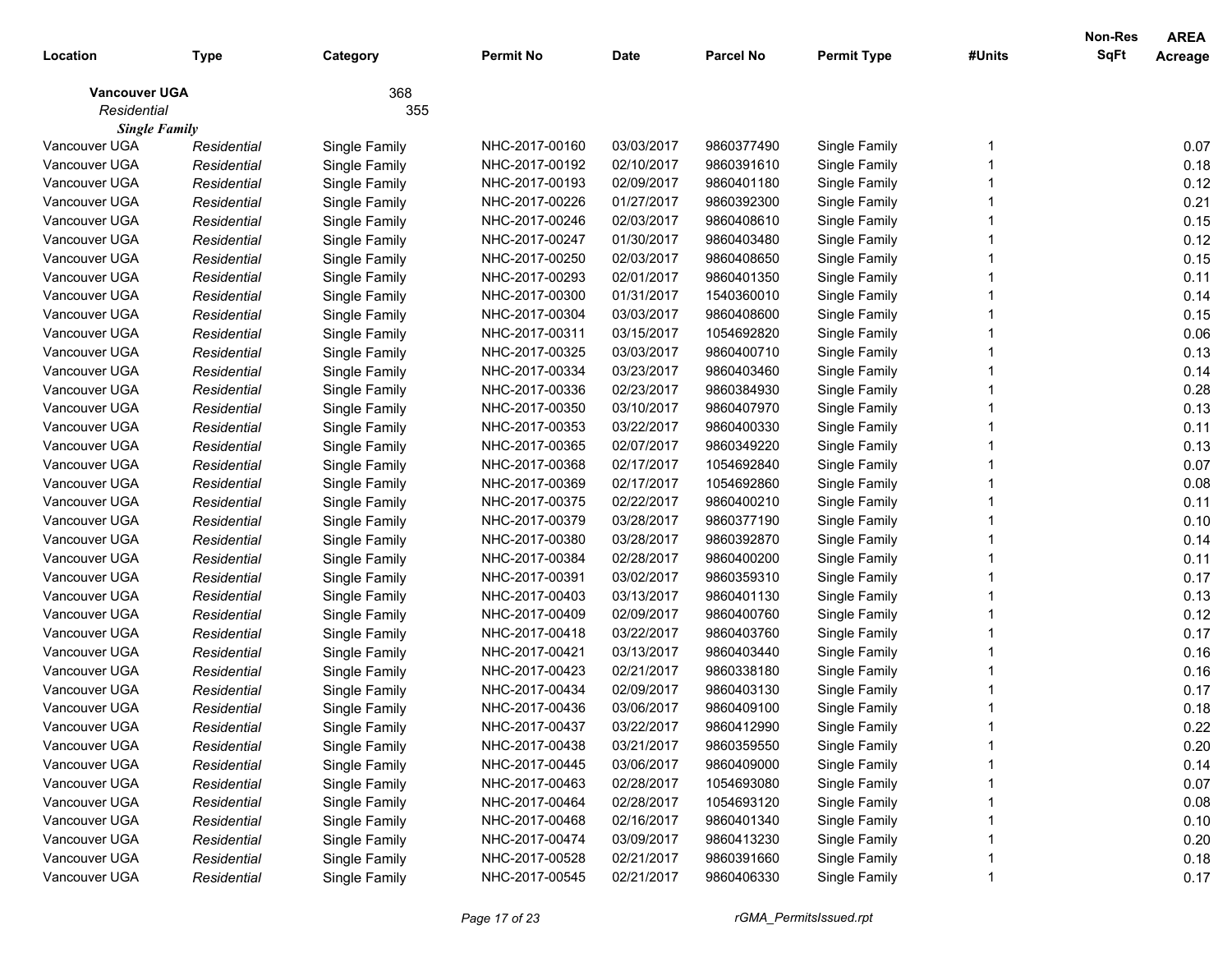|                      |             |               |                |             |                  |                    |        | Non-Res     | <b>AREA</b> |
|----------------------|-------------|---------------|----------------|-------------|------------------|--------------------|--------|-------------|-------------|
| Location             | <b>Type</b> | Category      | Permit No      | <b>Date</b> | <b>Parcel No</b> | <b>Permit Type</b> | #Units | <b>SqFt</b> | Acreage     |
| <b>Vancouver UGA</b> |             | 368           |                |             |                  |                    |        |             |             |
| Residential          |             | 355           |                |             |                  |                    |        |             |             |
| <b>Single Family</b> |             |               |                |             |                  |                    |        |             |             |
| Vancouver UGA        | Residential | Single Family | NHC-2017-00552 | 03/24/2017  | 9860412970       | Single Family      |        |             | 0.21        |
| Vancouver UGA        | Residential | Single Family | NHC-2017-00553 | 03/28/2017  | 9860413090       | Single Family      |        |             | 0.21        |
| Vancouver UGA        | Residential | Single Family | NHC-2017-00555 | 02/21/2017  | 9860391740       | Single Family      |        |             | 0.17        |
| Vancouver UGA        | Residential | Single Family | NHC-2017-00562 | 02/24/2017  | 9860378100       | Single Family      |        |             | 0.07        |
| Vancouver UGA        | Residential | Single Family | NHC-2017-00573 | 02/23/2017  | 9860400660       | Single Family      |        |             | 0.13        |
| Vancouver UGA        | Residential | Single Family | NHC-2017-00580 | 03/15/2017  | 1054692560       | Single Family      |        |             | 0.08        |
| Vancouver UGA        | Residential | Single Family | NHC-2017-00581 | 02/23/2017  | 9860401200       | Single Family      |        |             | 0.13        |
| Vancouver UGA        | Residential | Single Family | NHC-2017-00583 | 03/08/2017  | 9860385740       | Single Family      |        |             | 0.18        |
| Vancouver UGA        | Residential | Single Family | NHC-2017-00600 | 03/06/2017  | 9860409850       | Single Family      |        |             | 0.21        |
| Vancouver UGA        | Residential | Single Family | NHC-2017-00626 | 03/20/2017  | 9860349410       | Single Family      |        |             | 0.12        |
| Vancouver UGA        | Residential | Single Family | NHC-2017-00633 | 03/06/2017  | 9860409820       | Single Family      |        |             | 0.18        |
| Vancouver UGA        | Residential | Single Family | NHC-2017-00634 | 03/06/2017  | 9860409690       | Single Family      |        |             | 0.21        |
| Vancouver UGA        | Residential | Single Family | NHC-2017-00636 | 02/28/2017  | 1054693100       | Single Family      |        |             | 0.07        |
| Vancouver UGA        | Residential | Single Family | NHC-2017-00641 | 03/15/2017  | 9860393670       | Single Family      |        |             | 0.07        |
| Vancouver UGA        | Residential | Single Family | NHC-2017-00650 | 02/28/2017  | 9860408370       | Single Family      |        |             | 0.13        |
| Vancouver UGA        | Residential | Single Family | NHC-2017-00655 | 03/06/2017  | 9860409680       | Single Family      |        |             | 0.21        |
| Vancouver UGA        | Residential | Single Family | NHC-2017-00657 | 03/15/2017  | 9860409780       | Single Family      |        |             | 0.22        |
| Vancouver UGA        | Residential | Single Family | NHC-2017-00658 | 03/15/2017  | 9860400670       | Single Family      |        |             | 0.13        |
| Vancouver UGA        | Residential | Single Family | NHC-2017-00665 | 03/03/2017  | 9860400850       | Single Family      |        |             | 0.13        |
| Vancouver UGA        | Residential | Single Family | NHC-2017-00669 | 03/14/2017  | 9860385680       | Single Family      |        |             | 0.17        |
| Vancouver UGA        | Residential | Single Family | NHC-2017-00673 | 03/07/2017  | 9860406420       | Single Family      |        |             | 0.19        |
| Vancouver UGA        | Residential | Single Family | NHC-2017-00677 | 03/15/2017  | 9860393680       | Single Family      |        |             | 0.07        |
| Vancouver UGA        | Residential | Single Family | NHC-2017-00679 | 03/20/2017  | 9860394000       | Single Family      |        |             | 0.06        |
| Vancouver UGA        | Residential | Single Family | NHC-2017-00682 | 03/20/2017  | 9860394010       | Single Family      |        |             | 0.08        |
| Vancouver UGA        | Residential | Single Family | NHC-2017-00699 | 03/06/2017  | 9860409700       | Single Family      |        |             | 0.21        |
| Vancouver UGA        | Residential | Single Family | NHC-2017-00711 | 03/07/2017  | 1054693060       | Single Family      |        |             | 0.07        |
| Vancouver UGA        | Residential | Single Family | NHC-2017-00723 | 03/07/2017  | 1054691820       | Single Family      |        |             | 0.07        |
| Vancouver UGA        | Residential | Single Family | NHC-2017-00740 | 03/06/2017  | 9860392380       | Single Family      |        |             | 0.18        |
| Vancouver UGA        | Residential | Single Family | NHC-2017-00748 | 03/06/2017  | 9860406790       | Single Family      |        |             | 0.17        |
| Vancouver UGA        | Residential | Single Family | NHC-2017-00749 | 03/06/2017  | 9860409720       | Single Family      |        |             | 0.21        |
| Vancouver UGA        | Residential | Single Family | NHC-2017-00752 | 03/03/2017  | 9860409710       | Single Family      |        |             | 0.20        |
| Vancouver UGA        | Residential | Single Family | NHC-2017-00754 | 03/17/2017  | 9860394830       | Single Family      |        |             | 0.27        |
| Vancouver UGA        | Residential | Single Family | NHC-2017-00767 | 03/06/2017  | 9860409730       | Single Family      |        |             | 0.22        |
| Vancouver UGA        | Residential | Single Family | NHC-2017-00787 | 03/10/2017  | 9860392240       | Single Family      |        |             | 0.17        |
| Vancouver UGA        | Residential | Single Family | NHC-2017-00788 | 03/10/2017  | 9860392310       | Single Family      |        |             | 0.17        |
| Vancouver UGA        | Residential | Single Family | NHC-2017-00791 | 03/08/2017  | 9860378110       | Single Family      |        |             | 0.07        |
| Vancouver UGA        | Residential | Single Family | NHC-2017-00795 | 03/15/2017  | 9860377400       | Single Family      |        |             | 0.14        |
| Vancouver UGA        | Residential | Single Family | NHC-2017-00804 | 03/13/2017  | 9860401040       | Single Family      |        |             | 0.12        |
| Vancouver UGA        | Residential | Single Family | NHC-2017-00809 | 03/13/2017  | 9860400770       | Single Family      |        |             | 0.13        |
| Vancouver UGA        | Residential | Single Family | NHC-2017-00815 | 03/15/2017  | 9860409810       | Single Family      |        |             | 0.17        |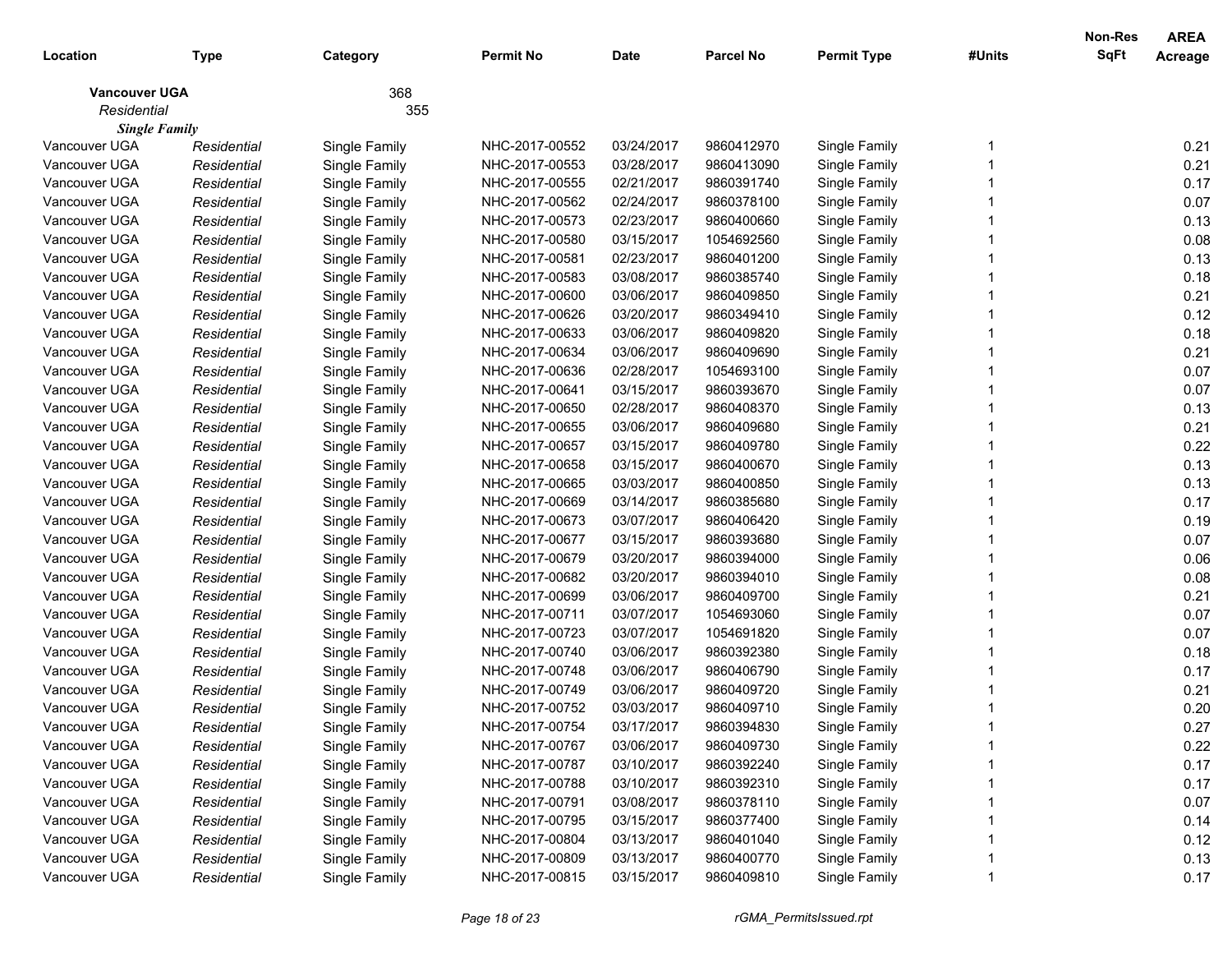|                      |             |               |                |             |                  |                    |        | Non-Res     | <b>AREA</b> |
|----------------------|-------------|---------------|----------------|-------------|------------------|--------------------|--------|-------------|-------------|
| Location             | <b>Type</b> | Category      | Permit No      | <b>Date</b> | <b>Parcel No</b> | <b>Permit Type</b> | #Units | <b>SqFt</b> | Acreage     |
| <b>Vancouver UGA</b> |             | 368           |                |             |                  |                    |        |             |             |
| Residential          |             | 355           |                |             |                  |                    |        |             |             |
| <b>Single Family</b> |             |               |                |             |                  |                    |        |             |             |
| Vancouver UGA        | Residential | Single Family | NHC-2017-00820 | 03/16/2017  | 9860409790       | Single Family      |        |             | 0.17        |
| Vancouver UGA        | Residential | Single Family | NHC-2017-00826 | 03/23/2017  | 9860370660       | Single Family      |        |             | 0.21        |
| Vancouver UGA        | Residential | Single Family | NHC-2017-00831 | 03/28/2017  | 9860358270       | Single Family      |        |             | 0.17        |
| Vancouver UGA        | Residential | Single Family | NHC-2017-00835 | 03/28/2017  | 1054691840       | Single Family      |        |             | 0.07        |
| Vancouver UGA        | Residential | Single Family | NHC-2017-00837 | 03/28/2017  | 1054691860       | Single Family      |        |             | 0.07        |
| Vancouver UGA        | Residential | Single Family | NHC-2017-00838 | 03/21/2017  | 9860401090       | Single Family      |        |             | 0.13        |
| Vancouver UGA        | Residential | Single Family | NHC-2017-00845 | 03/28/2017  | 1054693020       | Single Family      |        |             | 0.07        |
| Vancouver UGA        | Residential | Single Family | NHC-2017-00851 | 03/28/2017  | 1054691880       | Single Family      |        |             | 0.07        |
| Vancouver UGA        | Residential | Single Family | NHC-2017-00853 | 03/28/2017  | 1054691900       | Single Family      |        |             | 0.06        |
| Vancouver UGA        | Residential | Single Family | NHC-2017-00861 | 03/22/2017  | 9860394820       | Single Family      |        |             | 0.24        |
| Vancouver UGA        | Residential | Single Family | NHC-2017-00891 | 03/23/2017  | 9860403390       | Single Family      |        |             | 0.18        |
| Vancouver UGA        | Residential | Single Family | NHC-2017-00894 | 03/20/2017  | 9860377420       | Single Family      |        |             | 0.14        |
| Vancouver UGA        | Residential | Single Family | NHC-2017-00923 | 03/28/2017  | 1054691920       | Single Family      |        |             | 0.06        |
| Vancouver UGA        | Residential | Single Family | NHC-2017-00924 | 03/28/2017  | 1054691940       | Single Family      |        |             | 0.06        |
| Vancouver UGA        | Residential | Single Family | NHC-2017-00942 | 03/30/2017  | 9860409750       | Single Family      |        |             | 0.18        |
| Vancouver UGA        | Residential | Single Family | NHC-2017-00946 | 03/30/2017  | 9860409770       | Single Family      |        |             | 0.20        |
| Vancouver UGA        | Residential | Single Family | NHC-2017-00949 | 03/21/2017  | 9860400810       | Single Family      |        |             | 0.13        |
| Vancouver UGA        | Residential | Single Family | NHC-2017-00964 | 03/27/2017  | 9860401880       | Single Family      |        |             | 0.25        |
| Vancouver UGA        | Residential | Single Family | NHC-2017-00975 | 03/22/2017  | 9860385510       | Single Family      |        |             | 0.20        |
| Vancouver UGA        | Residential | Single Family | NHC-2017-00991 | 03/30/2017  | 9860409670       | Single Family      |        |             | 0.21        |
| Vancouver UGA        | Residential | Single Family | NHC-2017-00993 | 03/30/2017  | 9860409660       | Single Family      |        |             | 0.22        |
| Vancouver UGA        | Residential | Single Family | NHC-2017-00995 | 03/22/2017  | 9860406090       | Single Family      |        |             | 0.15        |
| Vancouver UGA        | Residential | Single Family | NHC-2017-01013 | 03/28/2017  | 9860406660       | Single Family      |        |             | 0.18        |
| Vancouver UGA        | Residential | Single Family | NHC-2017-01052 | 03/27/2017  | 9860408040       | Single Family      |        |             | 0.14        |
| Vancouver UGA        | Residential | Single Family | NHC-2017-01064 | 03/30/2017  | 9860394860       | Single Family      |        |             | 0.36        |
| Vancouver UGA        | Residential | Single Family | NHC-2017-01065 | 03/30/2017  | 9860394870       | Single Family      |        |             | 0.19        |
| Vancouver UGA        | Residential | Single Family | NHC-2017-01109 | 03/28/2017  | 9860406240       | Single Family      |        |             | 0.15        |
| Vancouver UGA        | Residential | Single Family | NHC-2017-01111 | 03/28/2017  | 9860406230       | Single Family      |        |             | 0.15        |
| Vancouver UGA        | Residential | Single Family | NHC-2017-01115 | 03/30/2017  | 9860401100       | Single Family      |        |             | 0.11        |
| Vancouver UGA        | Residential | Single Family | NHC-2017-01116 | 03/30/2017  | 9860400680       | Single Family      |        |             | 0.13        |
| Vancouver UGA        | Residential | Single Family | SFR2016-00869  | 01/13/2017  | 1449560000       | Single Family      |        |             | 6.79        |
| Vancouver UGA        | Residential | Single Family | SFR2016-00892  | 02/07/2017  | 9860376250       | Single Family      |        |             | 0.13        |
| Vancouver UGA        | Residential | Single Family | SFR2016-01186  | 01/04/2017  | 9860392050       | Single Family      |        |             | 0.17        |
| Vancouver UGA        | Residential | Single Family | SFR2016-01253  | 02/15/2017  | 1041880980       | Single Family      |        |             | 0.50        |
| Vancouver UGA        | Residential | Single Family | SFR2016-01254  | 01/06/2017  | 1608390000       | Single Family      |        |             | 0.19        |
| Vancouver UGA        | Residential | Single Family | SFR2016-01267  | 01/04/2017  | 9860392040       | Single Family      |        |             | 0.16        |
| Vancouver UGA        | Residential | Single Family | SFR2016-01283  | 01/23/2017  | 0995712120       | Single Family      |        |             | 0.48        |
| Vancouver UGA        | Residential | Single Family | SFR2016-01307  | 01/04/2017  | 9860392070       | Single Family      |        |             | 0.14        |
| Vancouver UGA        | Residential | Single Family | SFR2016-01308  | 01/04/2017  | 9860392110       | Single Family      |        |             | 0.14        |
| Vancouver UGA        | Residential | Single Family | SFR2016-01312  | 01/20/2017  | 1545100000       | Single Family      |        |             | 0.26        |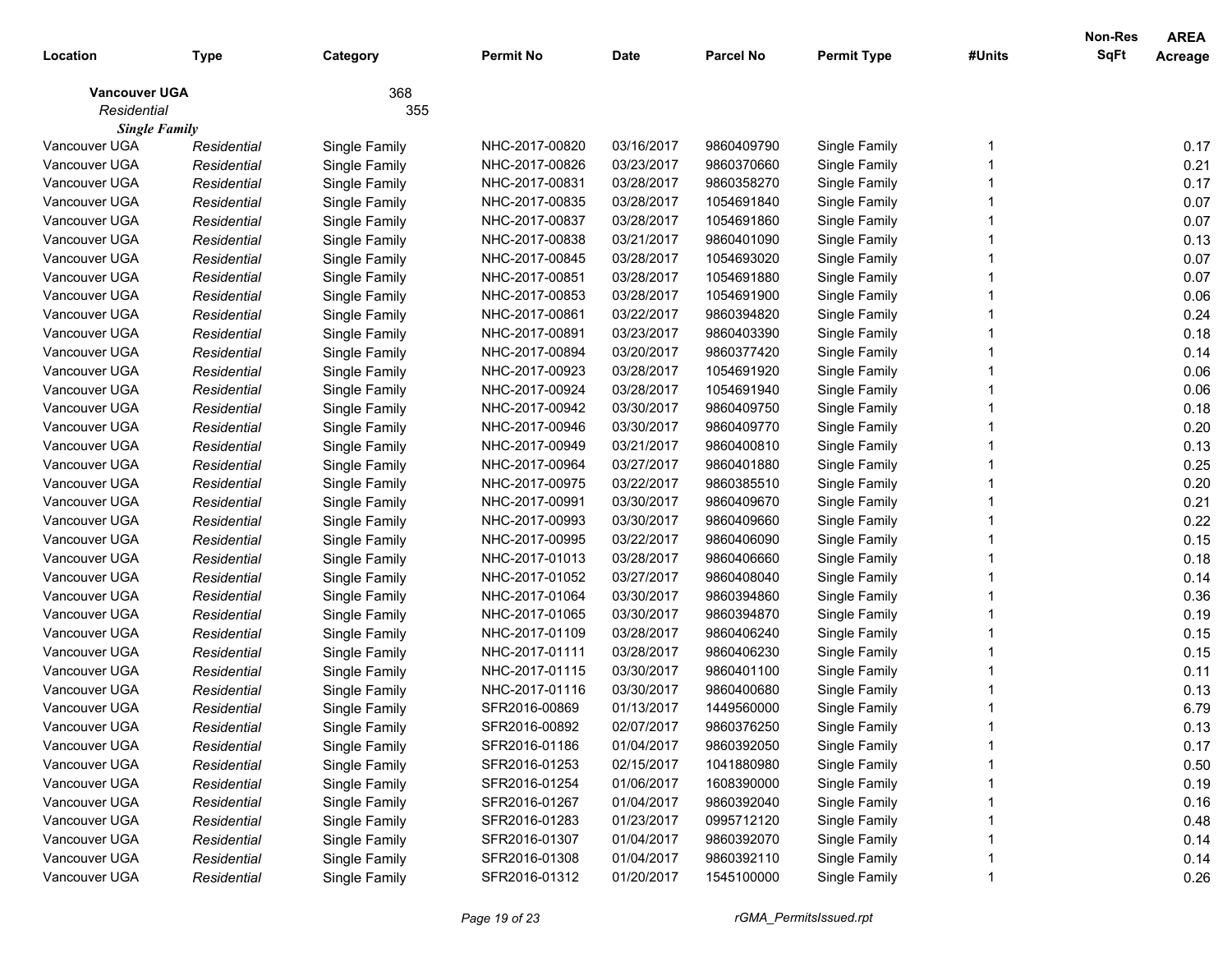| Location             | <b>Type</b> | Category      | <b>Permit No</b> | <b>Date</b> | <b>Parcel No</b> | <b>Permit Type</b>      | #Units | Non-Res<br><b>SqFt</b>     | <b>AREA</b><br>Acreage |
|----------------------|-------------|---------------|------------------|-------------|------------------|-------------------------|--------|----------------------------|------------------------|
| <b>Vancouver UGA</b> |             | 368           |                  |             |                  |                         |        |                            |                        |
| Residential          |             | 355           |                  |             |                  |                         |        |                            |                        |
| <b>Single Family</b> |             |               |                  |             |                  |                         |        |                            |                        |
| Vancouver UGA        | Residential | Single Family | SFR2016-01313    | 02/08/2017  | 1492330000       | Single Family           |        |                            | 0.33                   |
| Vancouver UGA        | Residential | Single Family | SFR2016-01345    | 01/05/2017  | 9860395990       | Single Family           |        |                            | 9.25                   |
| Vancouver UGA        | Residential | Single Family | SFR2016-01346    | 01/06/2017  | 9860395990       | Single Family           |        |                            | 9.25                   |
| Vancouver UGA        | Residential | Single Family | SFR2016-01366    | 02/03/2017  | 1863170000       | Single Family           |        |                            | 0.27                   |
| Vancouver UGA        | Residential | Single Family | SFR2016-01371    | 01/19/2017  | 1177685160       | Single Family           |        |                            | 0.68                   |
| Vancouver UGA        | Residential | Single Family | SFR2016-01422    | 03/02/2017  | 1500120000       | Single Family           |        |                            | 1.31                   |
| Vancouver UGA        | Residential | Single Family | SFR2016-01428    | 01/25/2017  | 1892270000       | Single Family           |        |                            | 0.65                   |
| Vancouver UGA        | Residential | Single Family | SFR2016-01431    | 02/10/2017  | 9860349400       | Single Family           |        |                            | 0.15                   |
| Vancouver UGA        | Residential | Single Family | SFR2016-01438    | 03/28/2017  | 1991100000       | Single Family           |        |                            | 1.82                   |
| Vancouver UGA        | Residential | Single Family | SFR2017-00002    | 03/15/2017  | 1539610000       | Single Family           |        |                            | 10.47                  |
| Vancouver UGA        | Residential | Single Family | SFR2017-00037    | 03/07/2017  | 9860412920       | Single Family           |        |                            | 0.21                   |
| Vancouver UGA        | Residential | Single Family | SFR2017-00043    | 03/17/2017  | 9860320410       | Single Family           |        |                            | 0.18                   |
| Vancouver UGA        | Residential | Single Family | SFR2017-00045    | 03/17/2017  | 9860413370       | Single Family           |        |                            | 0.45                   |
| Vancouver UGA        | Residential | Single Family | SFR2017-00060    | 03/29/2017  | 9860413350       | Single Family           |        |                            | 0.28                   |
| Vancouver UGA        | Residential | Single Family | SFR2017-00069    | 03/29/2017  | 9860413330       | Single Family           |        |                            | 0.29                   |
|                      |             |               |                  |             |                  |                         | 246    | <b>Total Single Family</b> |                        |
|                      |             |               |                  |             |                  | Vancouver UGA Sub Total | 531    | 145,481                    |                        |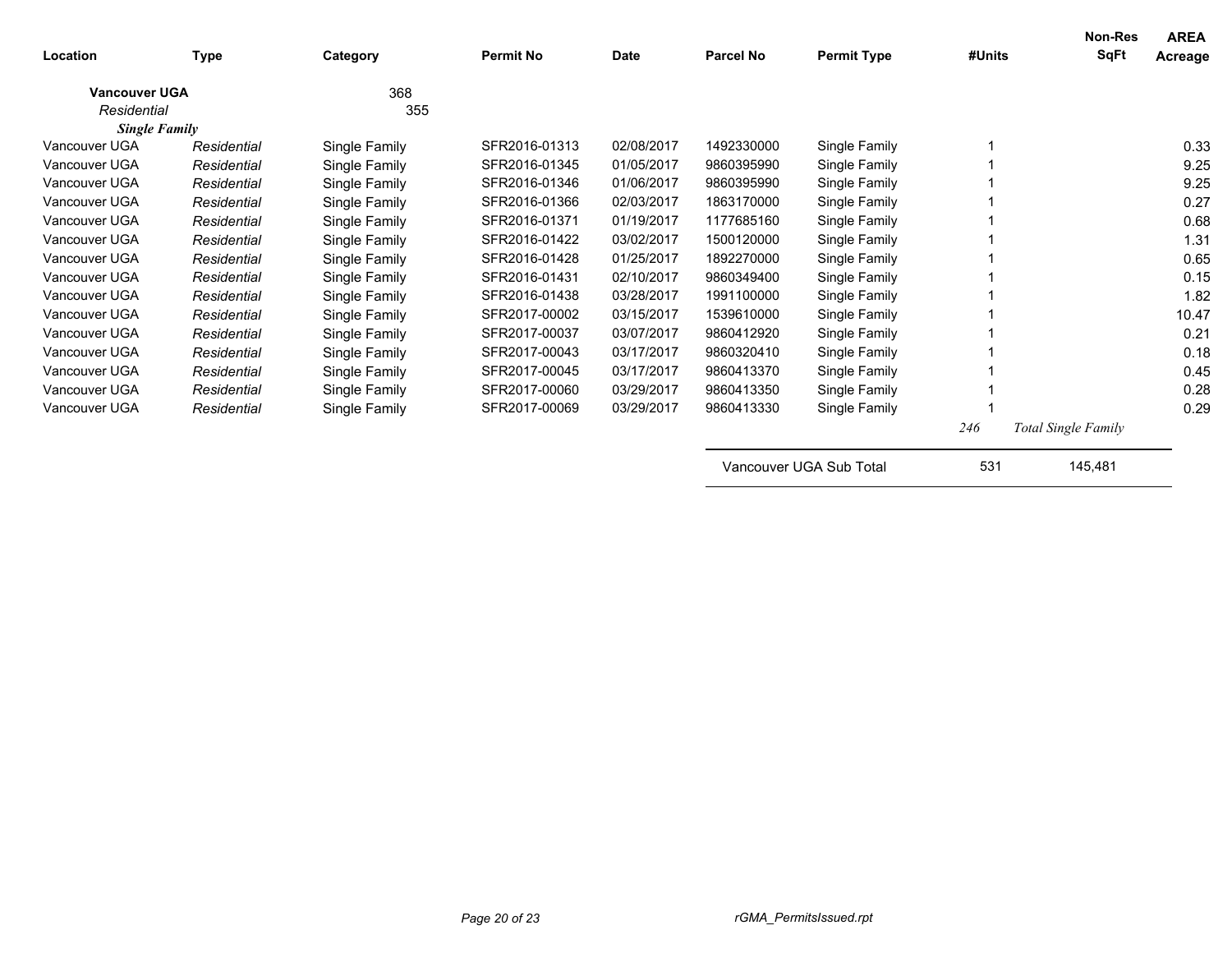| Location             | <b>Type</b>     | Category                | <b>Permit No</b> | <b>Date</b> | <b>Parcel No</b>    | <b>Permit Type</b> | #Units | <b>Non-Res</b><br>SqFt     | <b>AREA</b><br>Acreage |
|----------------------|-----------------|-------------------------|------------------|-------------|---------------------|--------------------|--------|----------------------------|------------------------|
| Washougal            |                 | 27                      |                  |             |                     |                    |        |                            |                        |
| Non-Residential      |                 |                         | 16110024         | 02/01/2017  | 0762300000          | Other Commercial   |        | 6,170                      | 0.38                   |
| Washougal            | Non-Residential | <b>Other Commercial</b> |                  |             |                     |                    |        |                            |                        |
| Residential          |                 | 26                      |                  |             |                     |                    |        | 6170.00                    |                        |
| <b>Single Family</b> |                 |                         |                  |             |                     |                    |        |                            |                        |
| Washougal            | Residential     | Single Family           | 15120032         | 02/09/2017  | 1314740100          | Single Family      | 1      |                            | 0.18                   |
| Washougal            | Residential     | Single Family           | 16070106         | 01/18/2017  | 0746700000          | Single Family      | 1      |                            | 0.11                   |
| Washougal            | Residential     | Single Family           | 16110015         | 03/09/2017  | 1323490060          | Single Family      | 1      |                            | 0.16                   |
| Washougal            | Residential     | Single Family           | 16110022         | 01/05/2017  | 1300360760          | Single Family      | 1      |                            | 0.18                   |
| Washougal            | Residential     | Single Family           | 16110045         | 01/03/2017  | 9860372470          | Single Family      | 1      |                            | 0.18                   |
| Washougal            | Residential     | Single Family           | 16110046         | 01/03/2017  | 9860372500          | Single Family      | 1      |                            | 0.19                   |
| Washougal            | Residential     | Single Family           | 16110047         | 01/03/2017  | 9860372520          | Single Family      | 1      |                            | 0.19                   |
| Washougal            | Residential     | Single Family           | 16110049         | 01/04/2017  | 1311730880          | Single Family      | 1      |                            | 0.27                   |
| Washougal            | Residential     | Single Family           | 16110056         | 01/20/2017  | 1300310280          | Single Family      | 1      |                            | 0.19                   |
| Washougal            | Residential     | Single Family           | 16110057         | 01/20/2017  | 1300310320          | Single Family      | 1      |                            | 0.22                   |
| Washougal            | Residential     | Single Family           | 16120064         | 02/13/2017  | 1323490400          | Single Family      | 1      |                            | 0.20                   |
| Washougal            | Residential     | Single Family           | 16120065         | 02/13/2017  | 1323490420          | Single Family      | 1      |                            | 0.16                   |
| Washougal            | Residential     | Single Family           | 16120068         | 03/23/2017  | 9860305460          | Single Family      |        |                            | 0.26                   |
| Washougal            | Residential     | Single Family           | 16120069         | 03/02/2017  | 0753580260          | Single Family      | 2      |                            | 0.14                   |
| Washougal            | Residential     | Single Family           | 16120073         | 02/09/2017  | 1305610300          | Single Family      |        |                            | 0.11                   |
| Washougal            | Residential     | Single Family           | 16120074         | 02/02/2017  | 9860406940          | Single Family      |        |                            | 0.08                   |
| Washougal            | Residential     | Single Family           | 17010006         | 02/06/2017  | 9860407040          | Single Family      |        |                            | 0.07                   |
| Washougal            | Residential     | Single Family           | 17010020         | 02/14/2017  | 1230070220          | Single Family      |        |                            | 0.28                   |
| Washougal            | Residential     | Single Family           | 17010038         | 02/10/2017  | 1323490780          | Single Family      |        |                            | 0.15                   |
| Washougal            | Residential     | Single Family           | 17020005         | 03/01/2017  | 1341650150          | Single Family      |        |                            | 0.12                   |
| Washougal            | Residential     | Single Family           | 17020010         | 02/22/2017  | 9860407090          | Single Family      |        |                            | 0.09                   |
| Washougal            | Residential     | Single Family           | 17020012         | 02/16/2017  | 9860407010          | Single Family      |        |                            | 0.08                   |
| Washougal            | Residential     | Single Family           | 17020045         | 03/01/2017  | 9860407020          | Single Family      |        |                            | 0.08                   |
| Washougal            | Residential     | Single Family           | 17020071         | 03/27/2017  | 0961571200          | Single Family      |        |                            | 0.17                   |
| Washougal            | Residential     | Single Family           | 17020083         | 03/14/2017  | 9860407000          | Single Family      |        |                            | 0.07                   |
| Washougal            | Residential     | Single Family           | 17030001         | 03/20/2017  | 9860406960          | Single Family      | 1      |                            | 0.07                   |
|                      |                 |                         |                  |             |                     |                    | 27     | <b>Total Single Family</b> |                        |
|                      |                 |                         |                  |             | Washougal Sub Total |                    | 27     | 6.170                      |                        |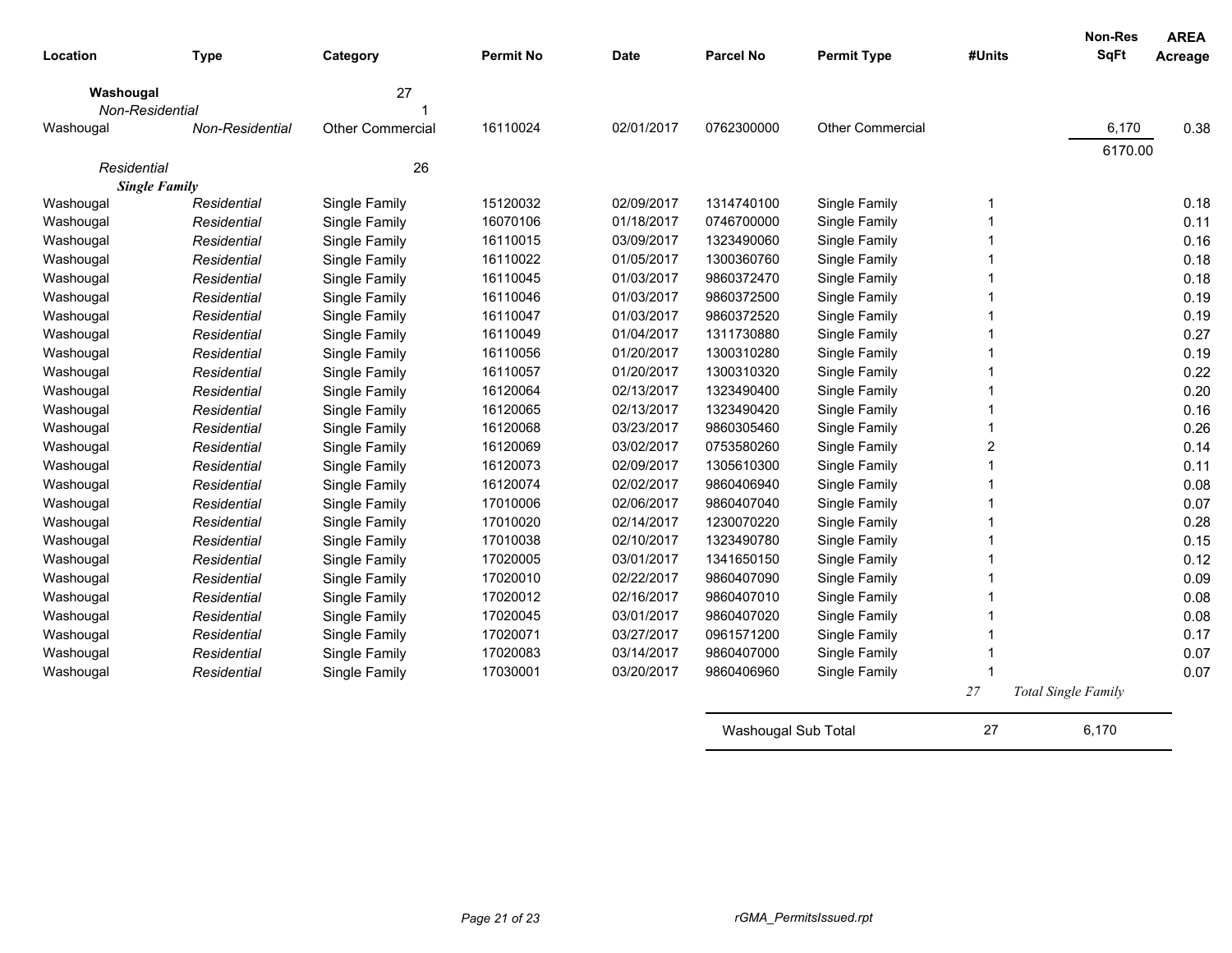| Location                                       |                            |                                | <b>Permit No</b>                 | Date                     | <b>Parcel No</b>         | <b>Permit Type</b>             | #Units | Non-Res<br><b>SqFt</b> | <b>AREA</b>  |
|------------------------------------------------|----------------------------|--------------------------------|----------------------------------|--------------------------|--------------------------|--------------------------------|--------|------------------------|--------------|
|                                                | Type                       | Category                       |                                  |                          |                          |                                |        |                        | Acreage      |
| <b>Clark County (Rural)</b><br>Non-Residential |                            | 59                             |                                  |                          |                          |                                |        |                        |              |
| Clark County (Rural)                           | Non-Residential            | <b>Other Commercial</b>        | COM2017-00050                    | 03/21/2017               | 2260410000               | <b>Other Commercial</b>        |        | 480                    | 71.32        |
|                                                |                            |                                |                                  |                          |                          |                                |        | 480.00                 |              |
| Residential                                    |                            | 58                             |                                  |                          |                          |                                |        |                        |              |
| <b>Single Family</b>                           |                            |                                |                                  |                          |                          |                                |        |                        |              |
| Clark County (Rural)                           | Residential                | Single Family                  | NHC-2016-01157                   | 01/18/2017               | 1540360150               | Single Family                  | 1      |                        | 0.12         |
| Clark County (Rural)<br>Clark County (Rural)   | Residential<br>Residential | Single Family<br>Single Family | NHC-2016-01242<br>NHC-2017-00467 | 01/18/2017<br>02/28/2017 | 1540360050<br>1054693140 | Single Family<br>Single Family |        |                        | 0.10<br>0.07 |
| Clark County (Rural)                           | Residential                | Single Family                  | NHC-2017-00484                   | 02/22/2017               | 1893740020               | Single Family                  |        |                        | 0.17         |
| Clark County (Rural)                           | Residential                | Single Family                  | NHC-2017-00970                   | 03/17/2017               | 1897680070               | Single Family                  |        |                        | 0.13         |
| Clark County (Rural)                           | Residential                | Single Family                  | NHC-2017-01032                   | 03/31/2017               | 1897680080               | Single Family                  |        |                        | 0.13         |
| Clark County (Rural)                           | Residential                | Single Family                  | SFR2016-00562                    | 02/02/2017               | 2133620000               | Single Family                  |        |                        | 4.96         |
| Clark County (Rural)                           | Residential                | Single Family                  | SFR2016-00812                    | 02/14/2017               | 9860365830               | Single Family                  |        |                        | 10.03        |
| Clark County (Rural)                           | Residential                | Single Family                  | SFR2016-00921                    | 02/13/2017               | 1965260000               | Single Family                  |        |                        | 5.02         |
| Clark County (Rural)                           | Residential                | Single Family                  | SFR2016-00944                    | 01/03/2017               | 2535210000               | Single Family                  |        |                        | 10.38        |
| Clark County (Rural)                           | Residential                | Single Family                  | SFR2016-00998                    | 03/08/2017               | 1796110000               | Single Family                  |        |                        | 2.00         |
| Clark County (Rural)                           | Residential                | Single Family                  | SFR2016-01002                    | 01/18/2017               | 1709440000               | Single Family                  |        |                        | 5.28         |
| Clark County (Rural)                           | Residential                | Single Family                  | SFR2016-01020                    | 01/10/2017               | 2370710000               | Single Family                  |        |                        | 2.50         |
| Clark County (Rural)                           | Residential                | Single Family                  | SFR2016-01033                    | 01/31/2017               | 1406920000               | Single Family                  |        |                        | 5.38         |
| Clark County (Rural)                           | Residential                | Single Family                  | SFR2016-01039                    | 03/07/2017               | 1410810000               | Single Family                  |        |                        | 5.10         |
| Clark County (Rural)                           | Residential                | Single Family                  | SFR2016-01068                    | 02/01/2017               | 2278480020               | Single Family                  |        |                        | 7.30         |
| Clark County (Rural)                           | Residential                | Single Family                  | SFR2016-01085                    | 01/10/2017               | 2741720000               | Single Family                  |        |                        | 7.73         |
| Clark County (Rural)                           | Residential                | Single Family                  | SFR2016-01160                    | 02/15/2017               | 1711010000               | Single Family                  |        |                        | 5.63         |
| Clark County (Rural)                           | Residential                | Single Family                  | SFR2016-01187                    | 01/10/2017               | 1965080000               | Single Family                  |        |                        | 5.00         |
| Clark County (Rural)                           | Residential                | Single Family                  | SFR2016-01196                    | 02/06/2017               | 2811620000               | Single Family                  |        |                        | 8.50         |
| Clark County (Rural)                           | Residential                | Single Family                  | SFR2016-01208                    | 01/31/2017               | 9860341700               | Single Family                  |        |                        | 1.05         |
| Clark County (Rural)                           | Residential                | Single Family                  | SFR2016-01251                    | 01/05/2017               | 1961940150               | Single Family                  |        |                        | 1.50         |
| Clark County (Rural)                           | Residential                | Single Family                  | SFR2016-01257                    | 03/31/2017               | 1404450000               | Single Family                  |        |                        | 5.00         |
| Clark County (Rural)                           | Residential                | Single Family                  | SFR2016-01259                    | 01/23/2017               | 1404560000               | Single Family                  |        |                        | 8.35         |
| Clark County (Rural)                           | Residential                | Single Family                  | SFR2016-01260                    | 01/17/2017               | 2294480000               | Single Family                  |        |                        | 3.01         |
| Clark County (Rural)                           | Residential                | Single Family                  | SFR2016-01265                    | 01/27/2017               | 9860341720               | Single Family                  |        |                        | 1.06         |
| Clark County (Rural)                           | Residential                | Single Family                  | SFR2016-01282                    | 01/05/2017               | 9860373460               | Single Family                  |        |                        | 5.00         |
| Clark County (Rural)                           | Residential                | Single Family                  | SFR2016-01286                    | 01/24/2017               | 2574070000               | Single Family                  |        |                        | 9.95         |
| Clark County (Rural)                           | Residential                | Single Family                  | SFR2016-01292                    | 01/09/2017               | 2743700000               | Single Family                  |        |                        | 5.00         |
| Clark County (Rural)                           | Residential                | Single Family                  | SFR2016-01300                    | 01/30/2017               | 1375220000               | Single Family                  | 1      |                        | 4.99         |
| Clark County (Rural)                           | Residential                | Single Family                  | SFR2016-01301                    | 02/15/2017               | 1996470000               | Single Family                  |        |                        | 5.07         |
| Clark County (Rural)                           | Residential                | Single Family                  | SFR2016-01310                    | 02/23/2017               | 2637280000               | Single Family                  |        |                        | 1.26         |
| Clark County (Rural)                           | Residential                | Single Family                  | SFR2016-01334                    | 01/10/2017               | 1928260000               | Single Family                  |        |                        | 1.95         |
| Clark County (Rural)                           | Residential                | Single Family                  | SFR2016-01347                    | 02/06/2017               | 2370420000               | Single Family                  |        |                        | 6.00         |
| Clark County (Rural)                           | Residential                | Single Family                  | SFR2016-01348                    | 01/06/2017               | 1757550000               | Single Family                  |        |                        | 1.50         |
| Clark County (Rural)                           | Residential                | Single Family                  | SFR2016-01349                    | 01/17/2017               | 1788720100               | Single Family                  |        |                        | 3.29         |
| Clark County (Rural)                           | Residential                | Single Family                  | SFR2016-01350                    | 01/26/2017               | 1408460000               | Single Family                  |        |                        | 10.00        |